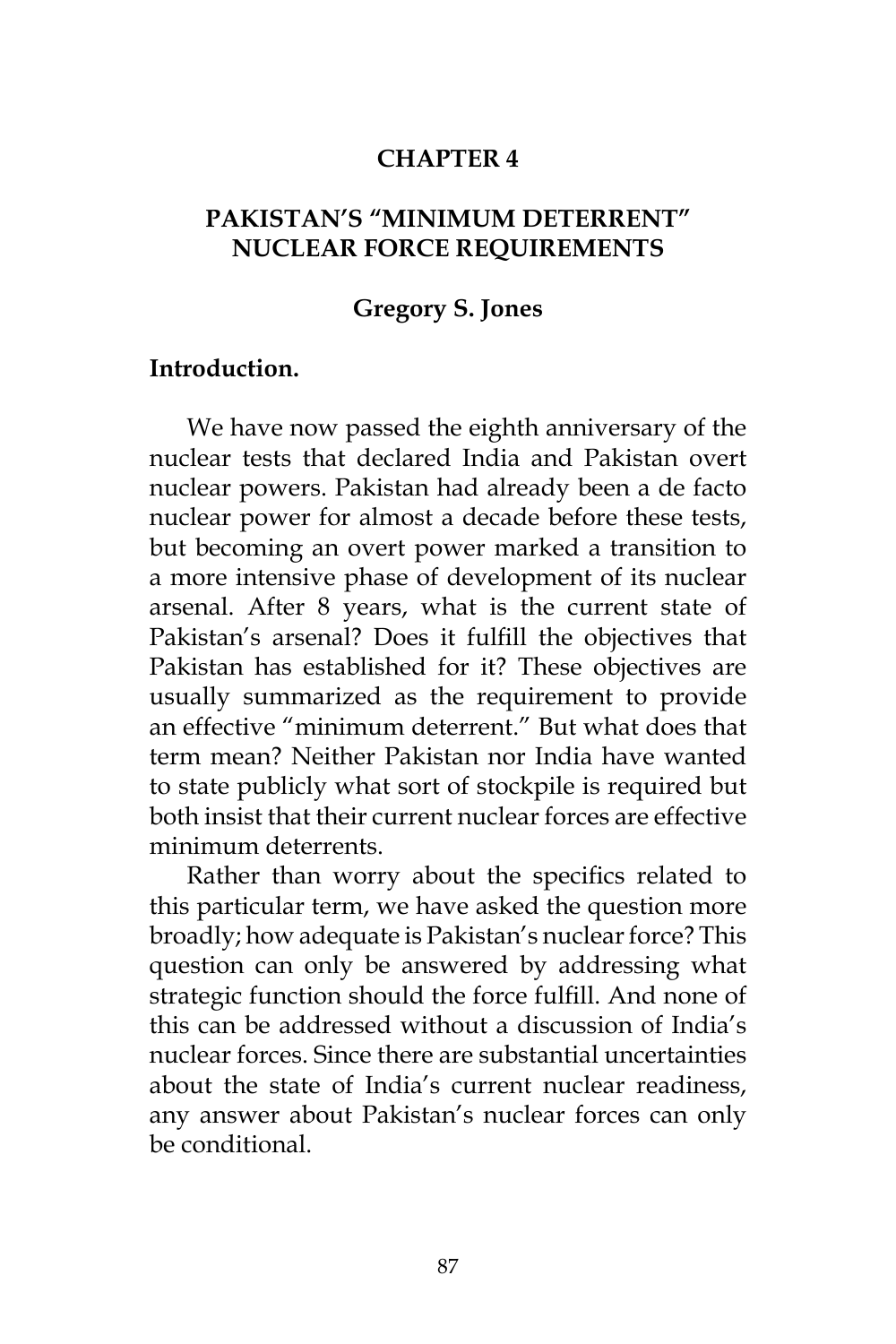Another important issue is how the adequacy might change in the future. In such an analysis, the uncertainties regarding India's nuclear forces are greatly magnified, so two quite different possible futures were studied to bound the problem. Also addressed was how the proposed U.S. nuclear cooperation with India might affect India's future nuclear arsenal. Another important factor in considering the future is the economic burden associated with Pakistan's current arsenal. As specifics are hard to come by, this issue was analyzed by comparing Pakistan's current arsenal to the nuclear weapons programs of France and South Africa.

## **Summary of Pakistan's Current Nuclear Arsenal.**

Any evaluation of Pakistan's nuclear forces must begin with a review of its current arsenal. Table 1 is a summary of Pakistan's current arsenal. A more detailed description is in Appendix I. To place this arsenal in context, Appendix II contains a short history of Pakistan's nuclear weapons program.

| <b>Delivery Systems</b>                                 | Fifty 350 km Ghaznavi/M-11 Fifteen to Twenty 1,300-1,500 km Ghauri<br>Six 750 km Shaheen 1 Thirty four F-16s as backup delivery systems |  |
|---------------------------------------------------------|-----------------------------------------------------------------------------------------------------------------------------------------|--|
| <b>Fissile Material</b><br><b>Production Facilities</b> | Centrifuge Enrichment at Kahuta, Silhala, Golra and Wah; 10,000 SWU<br>per yr, 50 MWth Plutonium Production Reactor at Khushab          |  |
| Fissile<br><b>Material Stockpiles</b>                   | 1.1 to 1.35 Metric Tons Highly Enriched Uranium<br>40 to 80 kg plutonium                                                                |  |
| Nuclear Weapons                                         | Two different designs; one for air delivery, one for ballistic missile<br>delivery, 60 to 80 weapons: 5 to 10 kt yield                  |  |
| Weapons Readiness                                       | Weapons kept in an unready state. "Missiles and warheads are not<br>permitted together"                                                 |  |
| Command<br>and Control                                  | National Command and Control Authority in existence since 2000.                                                                         |  |

# **Table 1. Summary of Pakistan's Current Nuclear Arsenal.**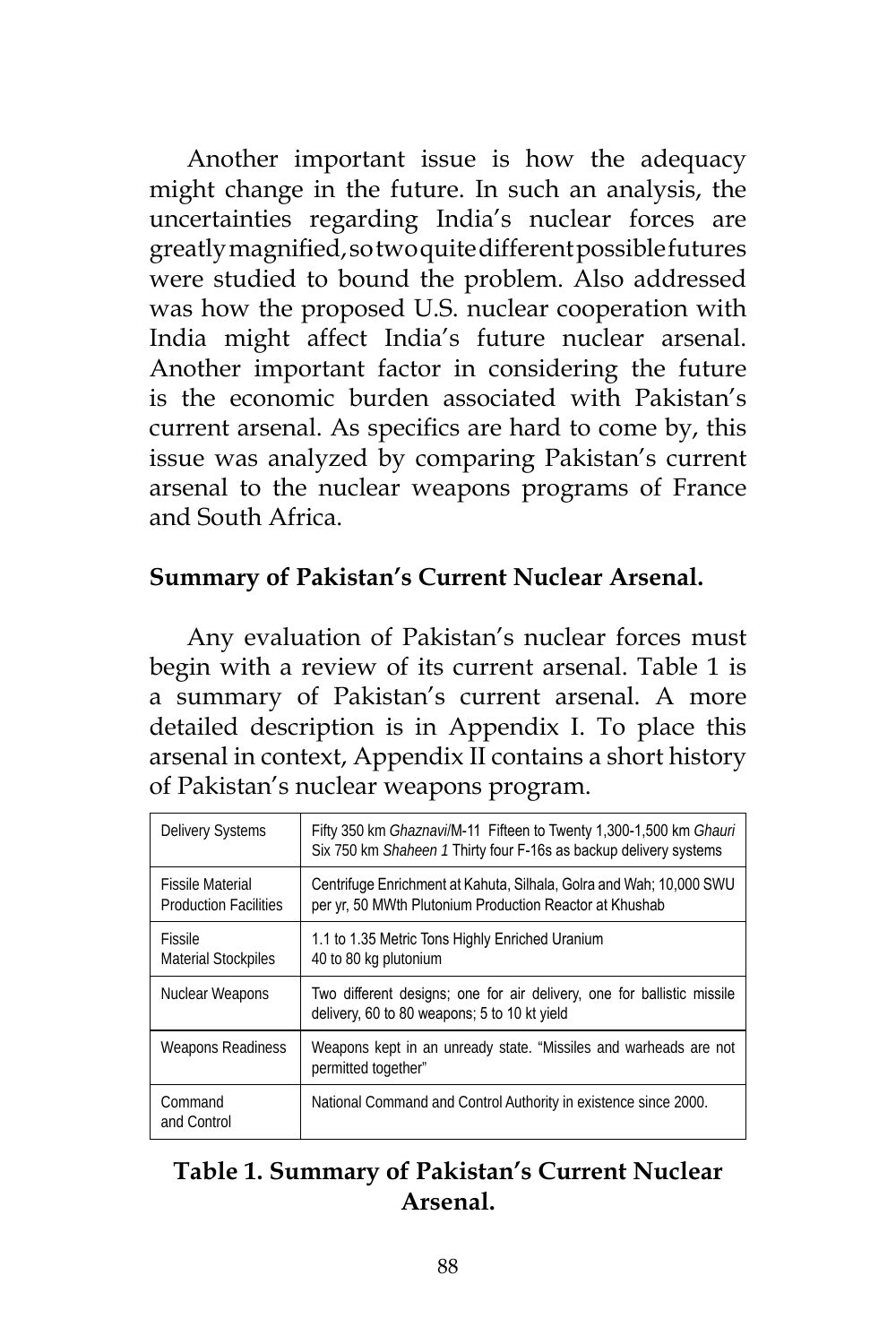# **The Adequacy of Pakistan's Current Nuclear Force.**

How adequate is Pakistan's current nuclear force? Adequacy can only be addressed in terms of what strategic function Pakistan expects the force to fulfill. There has not been much official public discussion of this issue, but using a variety of sources it is possible to shed considerable light on this question.

In the broadest sense, Pakistan's nuclear force should protect the independent existence of the Pakistani state. And it is not hard to find various official statements that Pakistan sees India as the main threat to this independent existence. In classical deterrence literature, the purpose of the Pakistani nuclear force would be to protect Pakistan from a nuclear first strike from India. However, given the much larger size of India in terms of not only area and population but also economic and military power, Pakistan is clearly concerned that its independent existence could be threatened by India using means other than nuclear attack. The director of Pakistan's Strategic Plans Division, General Kidwai, has listed four situations in which Pakistan would use nuclear weapons against India.1 These are:

1. India attacks Pakistan and conquers a large part of its territory.

2. India destroys a large part of either Pakistan's land or air forces.

3. India proceeds to the economic strangling of Pakistan.

4. India pushes Pakistan into political destabilization or creates a large-scale internal subversion in Pakistan.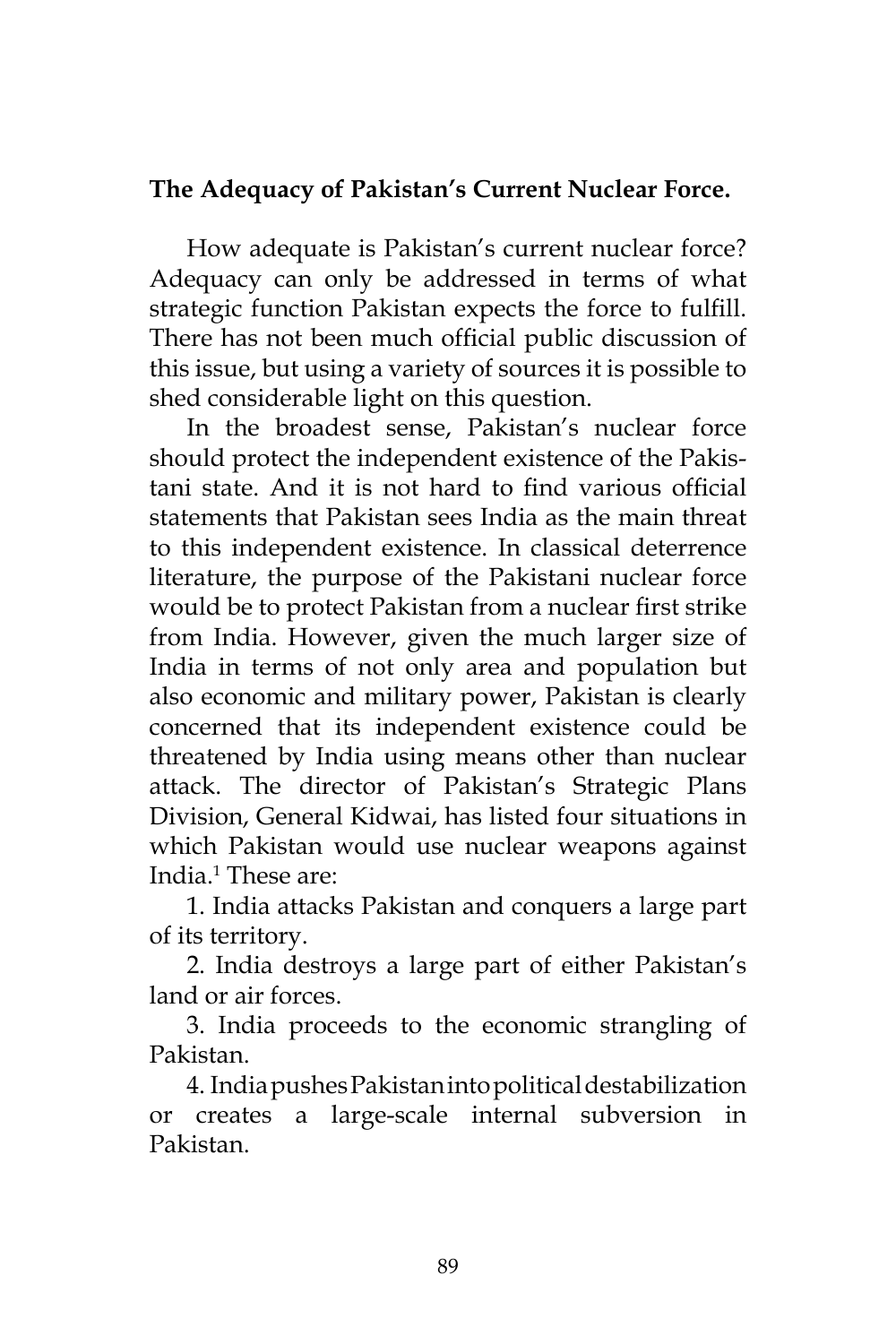Pakistan may respond to any of these situations by using nuclear weapons, and it is well known that Pakistan does not subscribe to a "No First Use Policy." Note that the first two of these situations would arise due to large-scale conventional warfare. The third condition could arise due to a naval blockade of Pakistan's two main ports. Given the superiority of India's navy, this is a real threat. The last situation is more ambiguous since India might not have to undertake overt action to bring the destabilization about. Indeed, such destabilization could occur without any Indian involvement whatsoever.

Pakistan has not indicated what its targeting strategy would be in the event of nuclear use, but one can make some inferences based on its nuclear arsenal. Its arsenal is not large enough to allow comprehensive strikes against India's conventional military forces. For example, there are approximately 20 Indian military airfields within 300-400 km of the Pakistani border. With a 10 kt warhead, it might take three warheads per airfield to destroy all of the aircraft on these bases. This would run to 60 weapons, which might be as many weapons as are contained in the entire Pakistani stockpile. Similarly, attacks on army divisions might require nine weapons per division. Indeed, if one of the grave situations described above occurred and Pakistan felt it necessary to launch initial nuclear attacks, it is not clear that the conventional military balance would be of much interest. Given that the numbers of weapons on each side could be roughly equal, attacks on India's nuclear forces would only be of interest if India configures its forces so that strikes with a small number of Pakistani weapons have the ability to eliminate a large number of Indian nuclear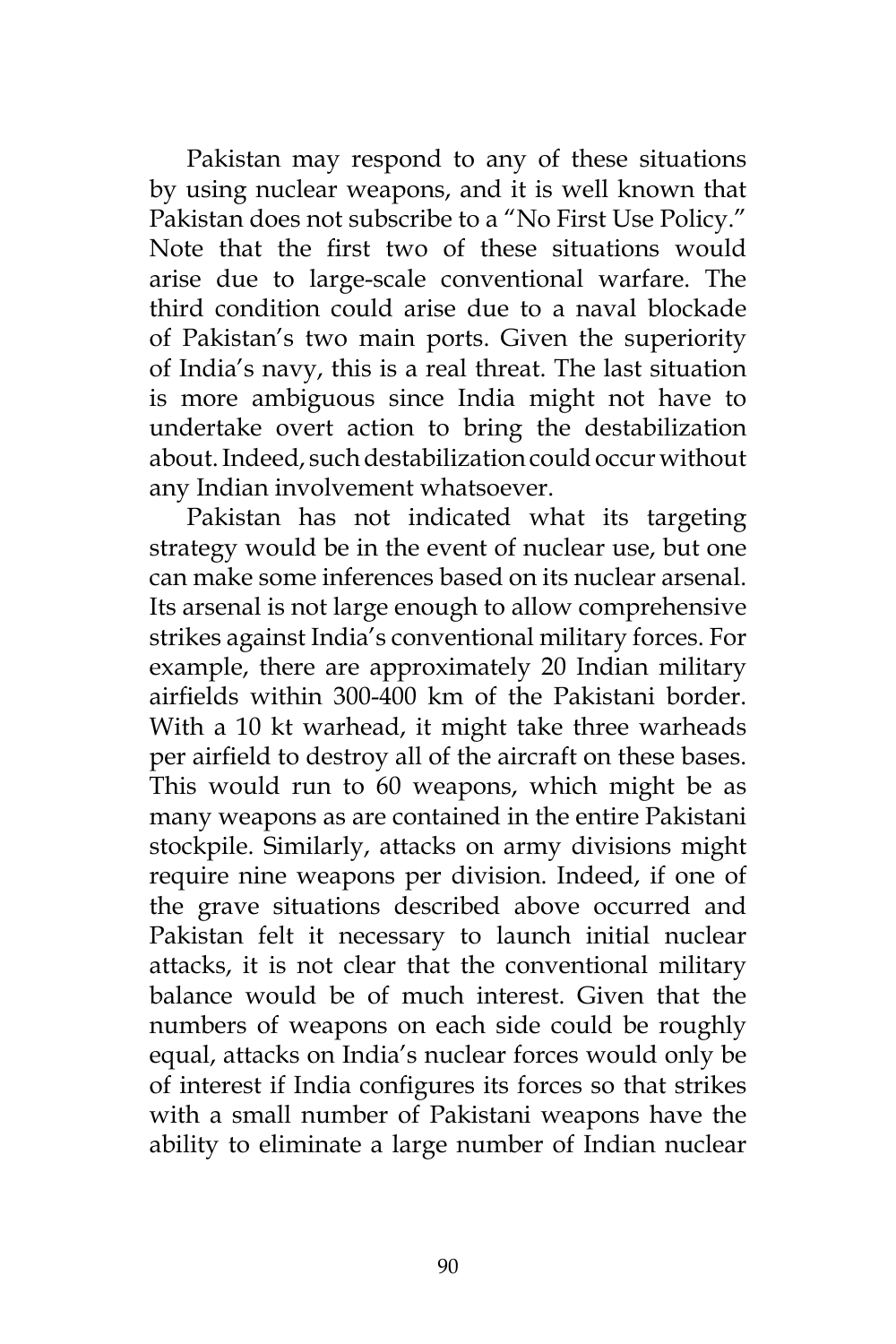weapons. If India is reasonably prudent in configuring its nuclear forces, a Pakistani nuclear attack on them would be unattractive, since more than one Pakistani weapon would have to be used for every Indian weapon eliminated.

Therefore it is likely that Pakistan will target mainly Indian cities. Pakistan's heavy reliance on the short-range *Ghaznavi*/M-11 indicates that its nuclear targeting strategy's object is principally to destroy Delhi. Given Delhi's large size and the relatively limited destructive power of 10 kt weapons, it would take at least 10 and perhaps up to 20 such weapons to destroy or damage enough of the city so that it would cease to function.2 This statement may come as a surprise to those accustomed by the Hiroshima experience to think that one nuclear weapon will be sufficient to destroy an entire city. However, Hiroshima was a city of about one quarter million people and  $24 \mathrm{ km}^2$  in area. In contrast, Delhi is a city of 12.8 million people with an area of  $1,055$  km,<sup>2</sup> which means that Delhi today is about 50 times larger (in population and area) than was Hiroshima in 1945. A single 10 kt weapon, which was airburst at a near optimal height, would have a lethal area of about 6 km2 (this is also approximately the area in which most structures would be destroyed). Even if one considers the area where structures suffer some significant damage (as opposed to being destroyed, i.e., where the blast effects are 2 psi or greater), the damage area of such a weapon would be around 20 km<sup>2</sup>. An attack on Delhi using twenty 10 kt airburst weapons would kill approximately 1.5 million people and injure perhaps another 3 million.3

Note that airburst weapons would produce no significant nuclear fallout. If, instead of airbursting the weapons, they are ground burst, the lethal area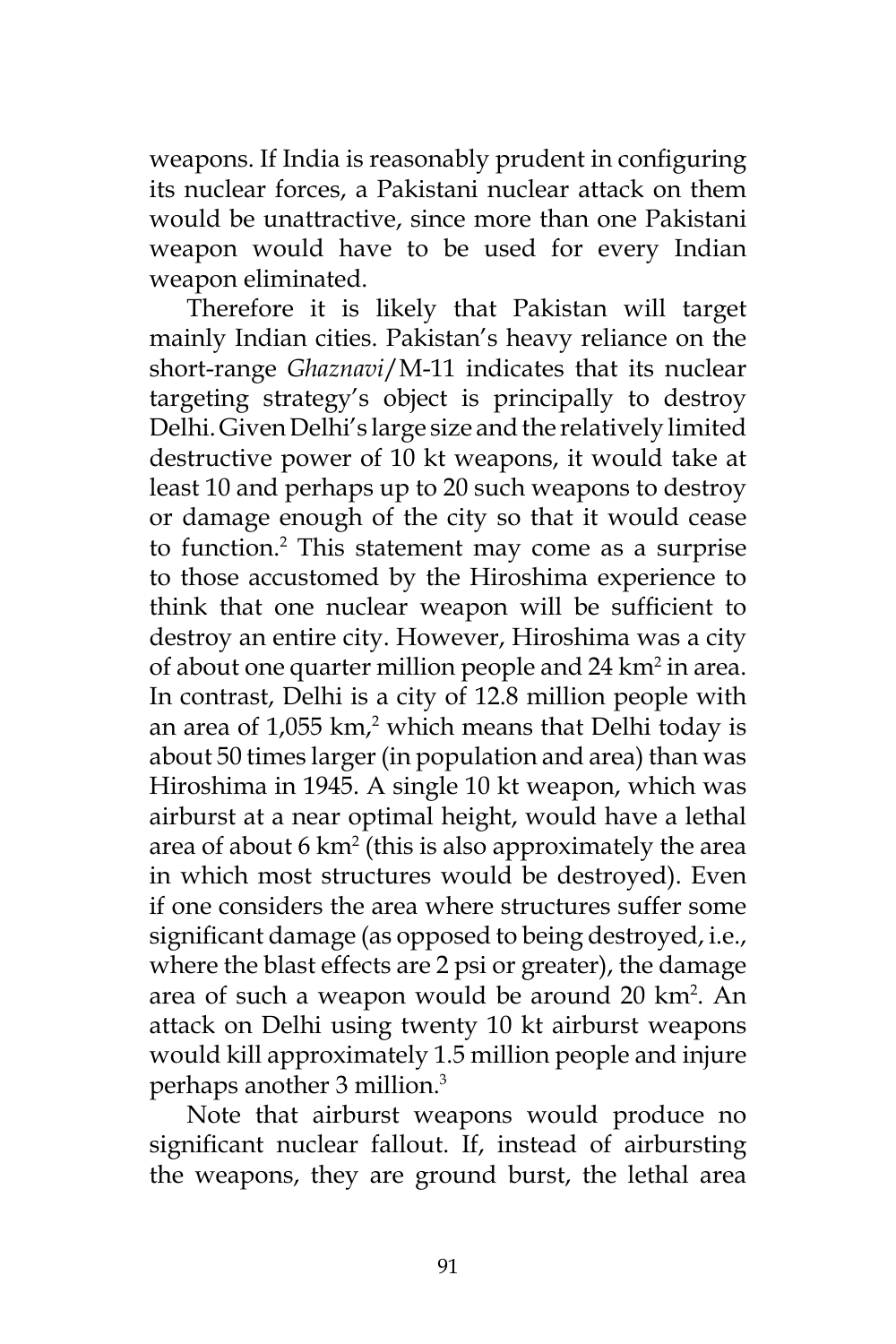of the weapon caused by its blast effects would be significantly reduced to only 3 km<sup>2</sup>. However, ground bursting these weapons would result in significant amounts of fallout. Potentially the fatality area from the fallout could be several times  $(10 \text{ km}^2 \text{ to } 20 \text{ km}^2)$ that of the fatality area resulting from the blast effects from an airburst, but the actual fatalities would depend on how much of the fallout plume fell inside of the city boundaries, how quickly people fled from the fallout areas, and the sheltering potential of various types of structures. Despite various comments in the literature about the dangers of fallout drifting back on Pakistan, fallout levels high enough to cause injury due to radiation sickness would not likely extend more than 50 km from the locations where the weapons were detonated.

Pakistan's *Ghauri* ballistic missiles greatly increase the reach of its ballistic missile forces, though the missile is assessed to have a circular error probability (CEP) of 2,500 m. This is larger than the lethal radius  $(1,500 \text{ to } 2,000 \text{ m})$  of a 10 kt warhead against most targets, and therefore this missile would likely also be used to attack large cities where its CEP would have little consequence. Given the small number of *Ghauri* missiles, Pakistan would probably not concentrate them on one or two cities but might use them to attack five or ten additional cities with one or two weapons. Such attacks would not destroy these cities, but hitting major cities like Mumbai (Bombay) with even a few weapons would significantly increase the terror resulting from Pakistan's attacks. Note that due to security concerns, Pakistan is unlikely to operate its nuclear forces outside of the Punjab, so a number of important Indian cities would still be out of range. These would include Kolkata (Calcutta), Bangalore, and Chennai (Madras).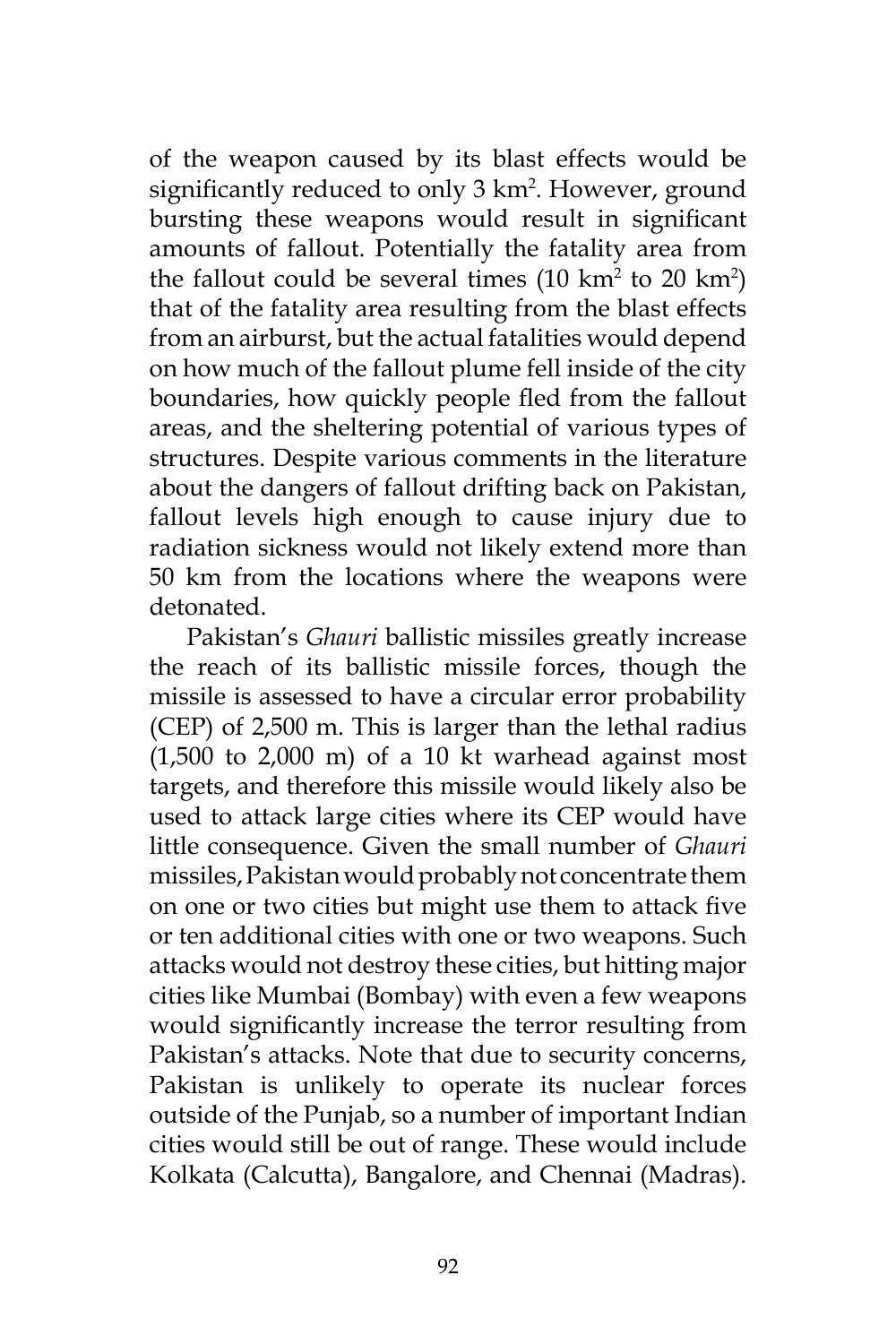Only when the *Shaheen 2* is deployed will Pakistan be able to hit these targets.

The discussion thus far has ignored India's nuclear forces, but any discussion of the adequacy of Pakistan's nuclear force must take India's nuclear forces into account. In particular, what are India's capabilities to respond to Pakistan's use of nuclear weapons? In a gross sense, India's nuclear force seems to be similar to that of Pakistan's. The Institute for Science and International Security (ISIS) has estimated India's weapons related plutonium stockpile at the end of 2003 as between 345 and 510 kg. Using five kg of plutonium per weapon, this would result in a potential stockpile of approximately 70 to 100 weapons, which is just a little higher than what was estimated for Pakistan for this same year. India claimed that it successfully tested thermonuclear designs in 1998 but these claims have not been generally accepted.4 Any weapons that India currently possesses are thought to be simple fission designs with yields in the 10 to 20 kt range. India has several ballistic missile delivery systems, mainly the *Agni 1* (range 700 km) and *Agni 2* (range 2,000 km). Given the size of Pakistan, either of these missiles could hit any target inside Pakistan, even if they were launched from well inside India. Indeed, the *Agni 2* has sufficient range so that it could be located almost anywhere in India and still reach all targets in Pakistan. Since, these two missile were only recently deployed, India probably also has an aircraft delivery capability, most likely via the *Mirage 2000* or *Jaguar*. The shortrange (150 km) *Prithvi* may also have a nuclear delivery role.

These various components certainly give India the potential to match Pakistan weapon for weapon, not only as stockpiled weapons in peacetime but, if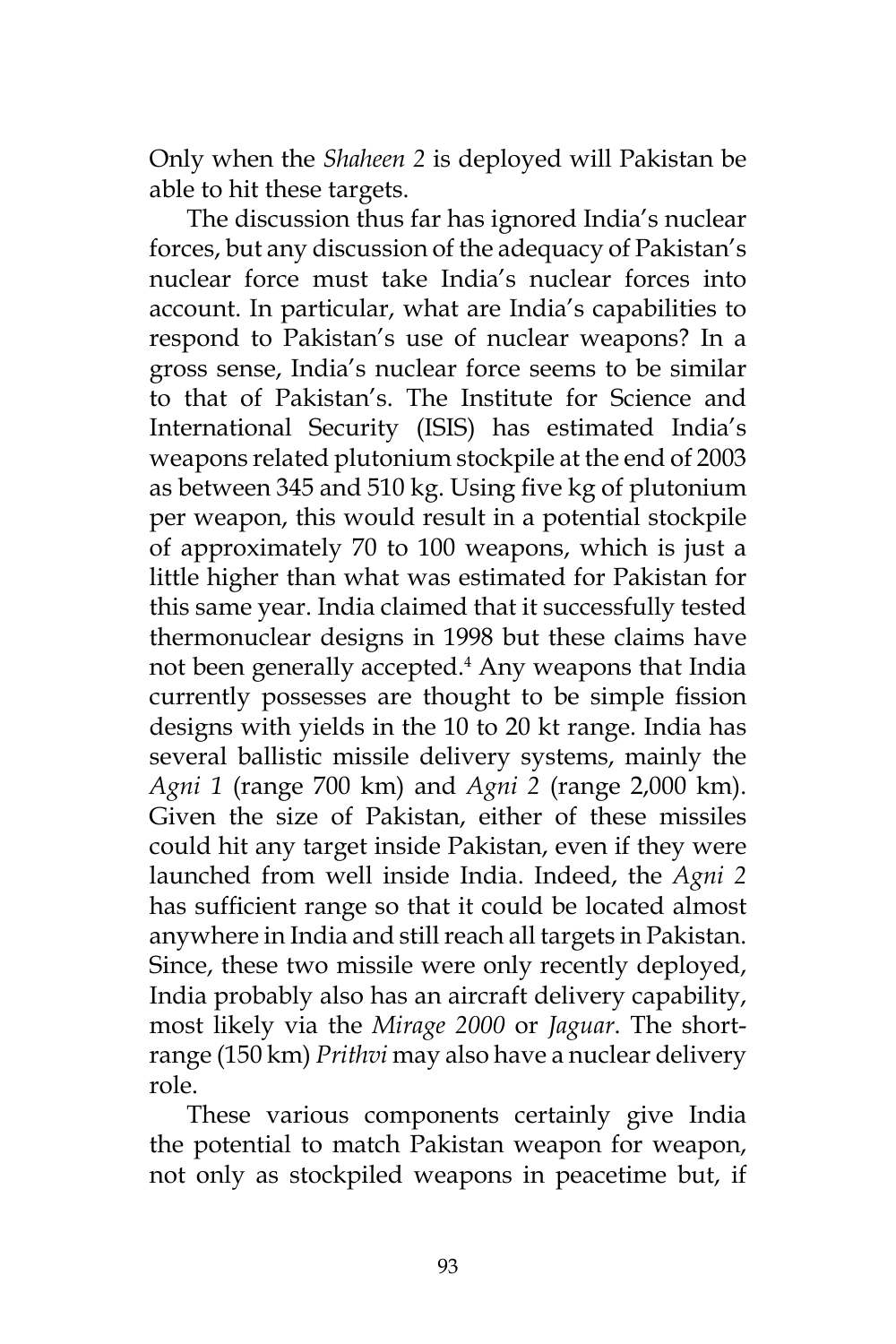need be, delivered ones in wartime as well. However, whether India has actually assembled a stockpile to match Pakistan's is unclear, as India seems to be pursuing the development of certain key elements in a very lackadaisical fashion.

One of the most striking examples of this very relaxed pace of development is India's overall military command authority for its nuclear forces. What is all the more amazing is that India has experienced several serious crises with Pakistan during this time. As is well-known, India and Pakistan had a major crisis in 2002 after a terrorist attack on India's Parliament in December 2001. Indian Prime Minister Vajpayee said in June 2002 that several weeks earlier India and Pakistan were not only close to war, but perhaps nuclear war as well.5 Yet it was only around this time that India began to discuss the necessity of having a formal military command structure for its nuclear forces, and it was not until January 2003 that India created a National Command Authority and the military's Strategic Forces Command (SFC). The SFC's first commander-in-chief was Air Marshal Asthana. Yet, in June 2004, when Air Marshal Asthana had completed his tour of duty in this post and was preparing to step down, it was reported that the SFC still did not have a permanent headquarters or adequate staff. Not surprisingly, this apparent lack of seriousness has led some even in India to doubt the credibility of India's ability to deter or effectively respond to a nuclear attack.<sup>6</sup>

Nor is this the only case where Indian development seems to be occurring at a very slow pace. It is wellknown that India aspires to maintain a nuclear balance with China as well as with Pakistan. However, the 2,000 km range *Agni 2*, which has the longest range of any of India's current delivery systems, cannot cover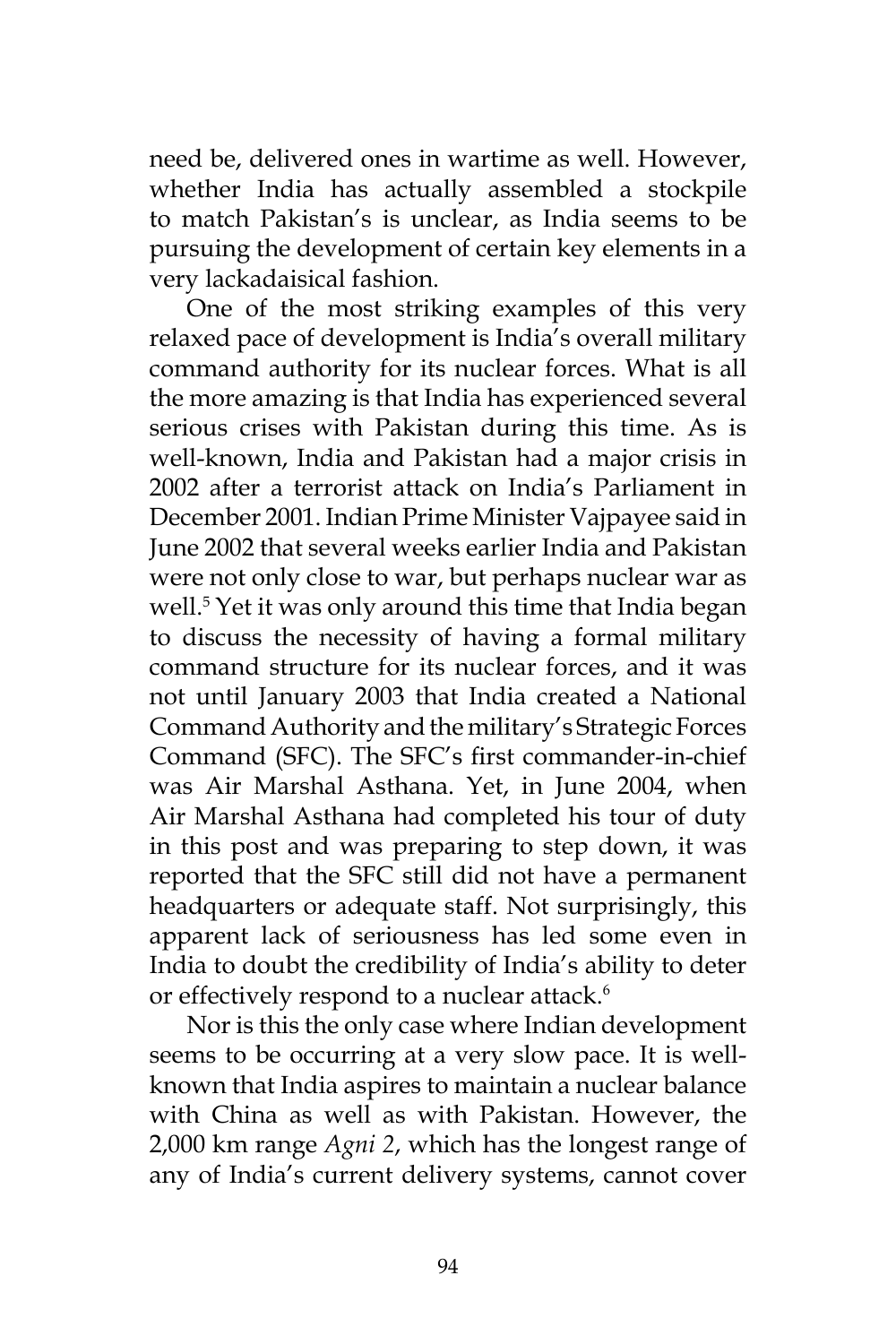many important parts of China, including Beijing and the major cities on the east coast. As a result, India has been developing the longer range *Agni 3*, which, with a reported range of 3,500 km, could reach all of the important parts of China. Beginning in 2003, there were reports that the missile was going to be tested in the near future, but as of the first half of 2006, no such test had taken place. A recent report has indicated that technical difficulties delayed the test until 2005. In the first part of 2006, it was said that the missile was ready, but officials at India's Defense Research and Development Organization had been waiting approximately a year for government approval to conduct the test.7 Another report blamed the delay on bureaucratic infighting.<sup>8</sup> The missile was finally tested in July 2006, but the test was a failure.

In at least one case, however, India has shown that it can react quickly if it sees the need. In response to the shock of Kargil, India decided to develop a ballistic missile with a shorter range than the 2,000 km *Agni 2*, clearly intended to be a Pakistan specific missile. The 700 km range *Agni 1* was the result of this development effort.<sup>9</sup> The missile was first approved for development in October 1999 and first tested in January 2002. It was tested again in January 2003 and July 2004. It started deployment in 2003 at the same time as the *Agni 2*—a missile that had started development several years before the *Agni 1*. Now it is not totally clear why this missile was developed in the first place, given that the *Agni 2* could already be used to target Pakistan and, after the deployment of the *Agni 3*, the *Agni 2*s could be mostly targeted on Pakistan. Nor is it clear why, if India develops and deploys missiles, it will not develop the military command and control systems to accompany them.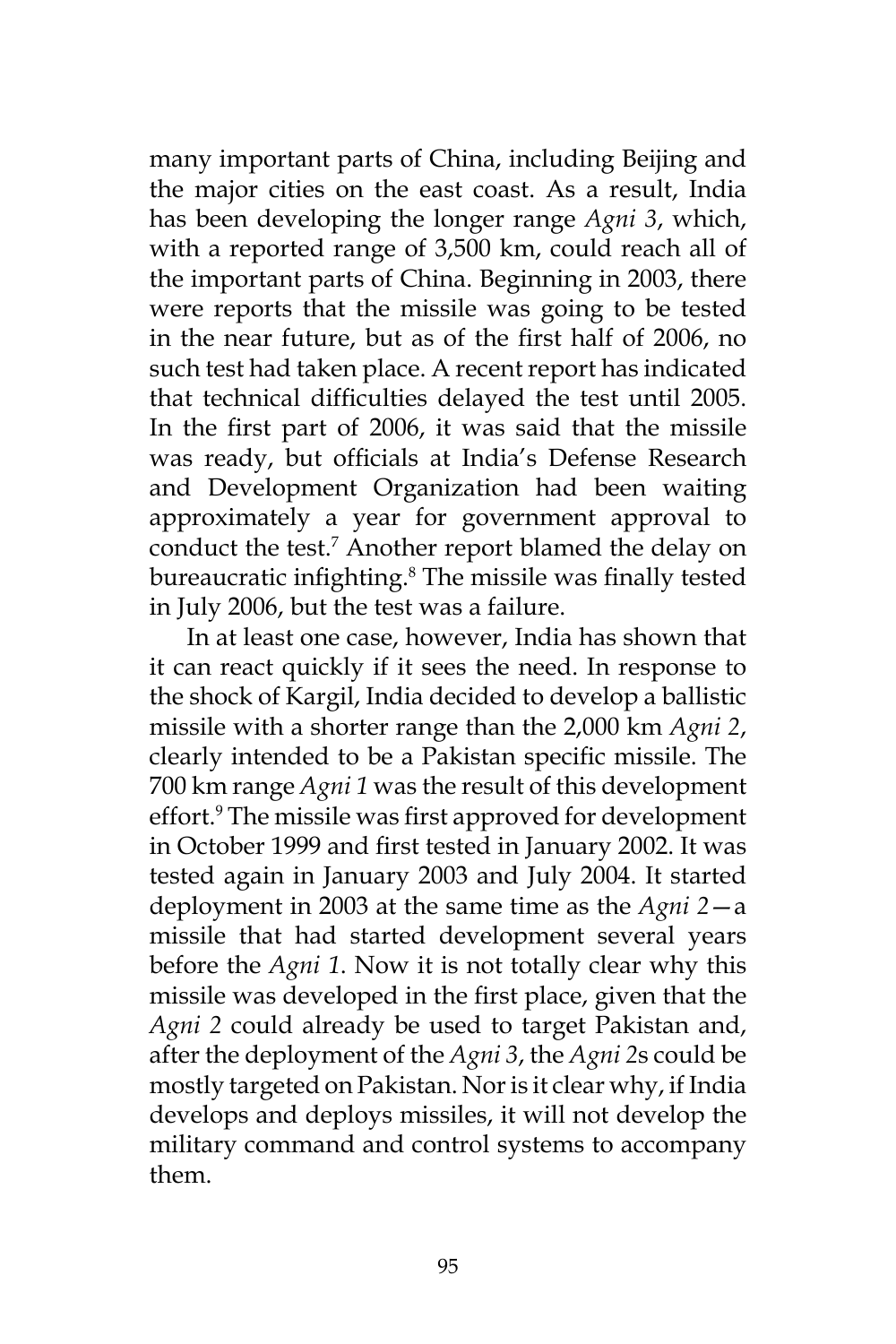It is now time to answer the question we asked at the beginning of this chapter: How adequate is Pakistan's current nuclear force? Certainly from Pakistan's point of view, its nuclear forces serve the useful function of increasing the costs to India if it should decide to eliminate Pakistan as an independent state. Pakistan could kill perhaps up to 10 million Indians and cause major damage to a number of its large cities. But one should not overstate this benefit. This level of destruction is nowhere near the levels that were feared during the Cold War when the threat was that every major city in the United States might be destroyed and more than 50 percent of the population might be killed. At least in the popular mind, such levels of destruction might bring the existence of civilization itself into question. In contrast, 10 million Indians are less than 1 percent of its population. Certainly this would be a very heavy price, but if India's broad view of its relations with Pakistan were such that India felt it desirable to force Pakistan into this desperate position to begin with, then the situation might be serious enough that India would just accept this loss as the price it needed to pay to eliminate whatever threat it perceived from Pakistan. Nor would this be unprecedented. Russian losses in World War II were at least 20 million. This was about 10 percent of its population. During its mobilization in the crisis in 2002, India must have at least considered some options where nuclear use by Pakistan was a possibility. The bottom line is that although Pakistan's current nuclear force raises the threshold for a major Indian attack, it does not guarantee Pakistan's survival as an independent country. In some circumstances, India might well attack and pay the price.

And India might well triumph even in the case where it used no nuclear weapons at all. This could be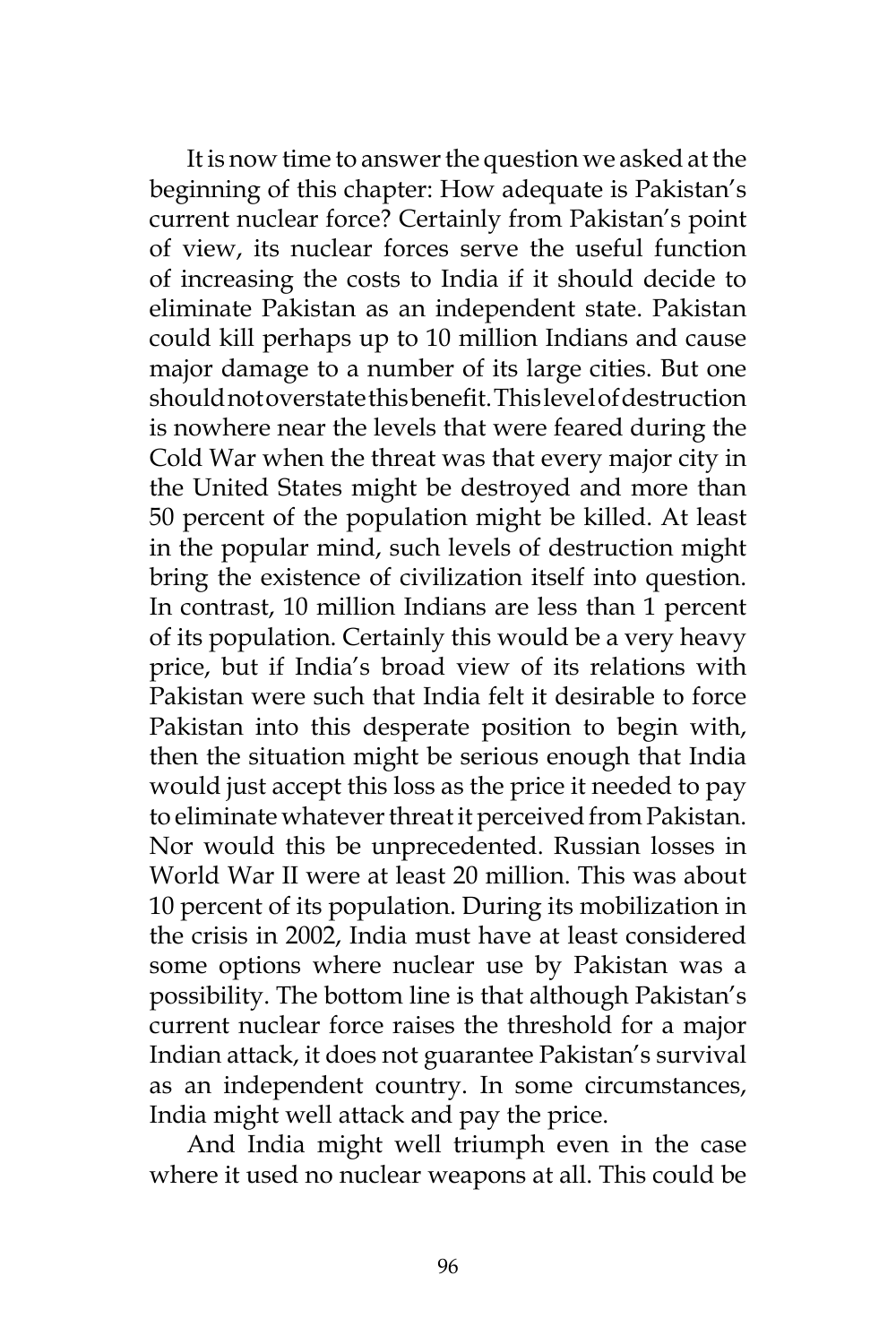because India chooses not to use such weapons. Or the slow pace of its development in nuclear forces raises the possibility that its nuclear forces could do little more than carry out a token response.

If India does have a nuclear force that fulfills its current potential (i.e., 50 to 100 readily deliverable weapons) then it can match Pakistan weapon for weapon. If India then decides to use these weapons to retaliate against a Pakistani first strike, Pakistan might only have succeeded in making its situation that much worse. Now, in addition to suffering the loss of an independent Pakistan, there would be very heavy losses among its population. Since Pakistan has only about 1/7th of India's population, the same loss suffered by both countries would be seven times the proportion of Pakistan's population when compared to that of India. Ten million fatalities would be over 6 percent of Pakistan's total population. And if Pakistan's losses were concentrated in its Punjab heartland, the proportional losses in this core region would be even higher.

How would Pakistan have to reconfigure its nuclear forces to deal fully with these problems? As long as Pakistan can only build low yield simple fission weapons of the types it currently possesses, it would have to greatly increase the number of weapons that it could deliver. To be able to kill 50 percent of India's population might require 100 times the number of weapons it now has. Many might consider this sort of Cold War level of destruction excessive, but killing just 5 to 10 percent of Indian's population would require a five to ten-fold increase in its number of weapons. Similarly just trying to compensate for the seven-fold difference in population between the two countries would require Pakistan to try to have seven times the number of weapons that India could readily deliver.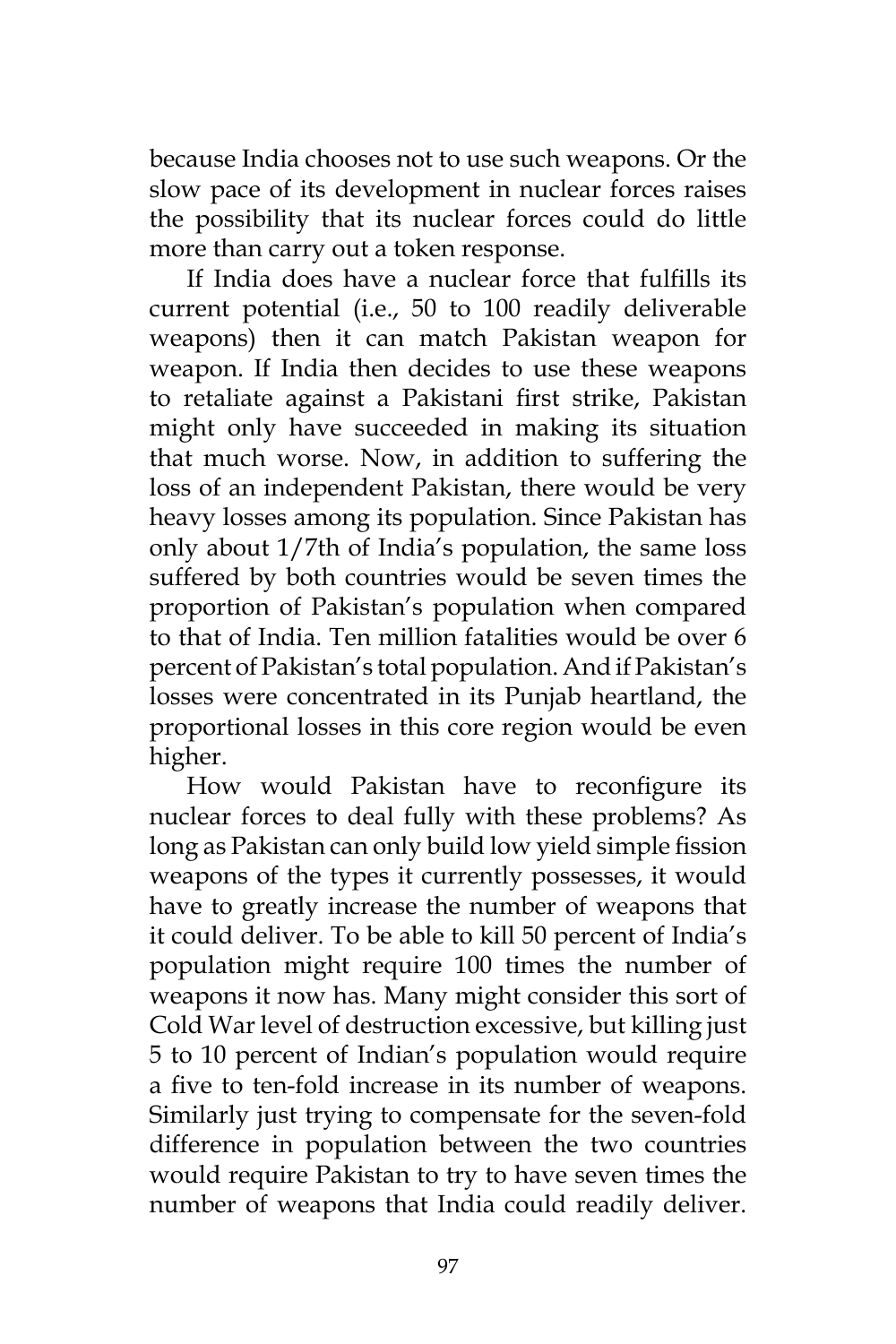As was stated above, India's actual capabilities in this regard are uncertain, but if Pakistan were to assume that India has as many weapons as it has fissile material to build with, then it would again have to increase its current stockpile by about seven times. Increases of this magnitude are out of the question, as they would require proportionate increases in Pakistan's ability to produce fissile material, as well as similar increases in its missile forces.

Pakistan could also attempt to deal with these problems by targeting India's conventional forces so as to prevent the first and second situations (large scale loss of Pakistan's territory or severe losses in its conventional forces) where Pakistan would be compelled to use nuclear forces against Indian cities. This shift to a war fighting strategy would also require a larger Pakistani nuclear force, though exactly how much is uncertain. Pakistan would not need to eliminate all of India's conventional forces but only to tip the conventional balance in its favor. If Pakistan wanted to destroy six Indian ground force divisions (nine weapons per division) and the aircraft on 10 airfields (three weapons per airfield), Pakistan would need to use 84 weapons. Keeping its current stockpile in reserve to threaten Indian cities, the extra 84 weapons would require at least a doubling of Pakistan's current stockpile. Since, in the conventional conflict, mobile targets are harder to hit and tactical nuclear forces are more likely to be destroyed before their use, Pakistan might have to triple, instead of double, its stockpile. In addition, Pakistan might have to develop and deploy more tactical short-range delivery systems, which would further increase the costs of this strategy. A further problem is that such large increases in Pakistan's nuclear forces would lead to the need to divert funds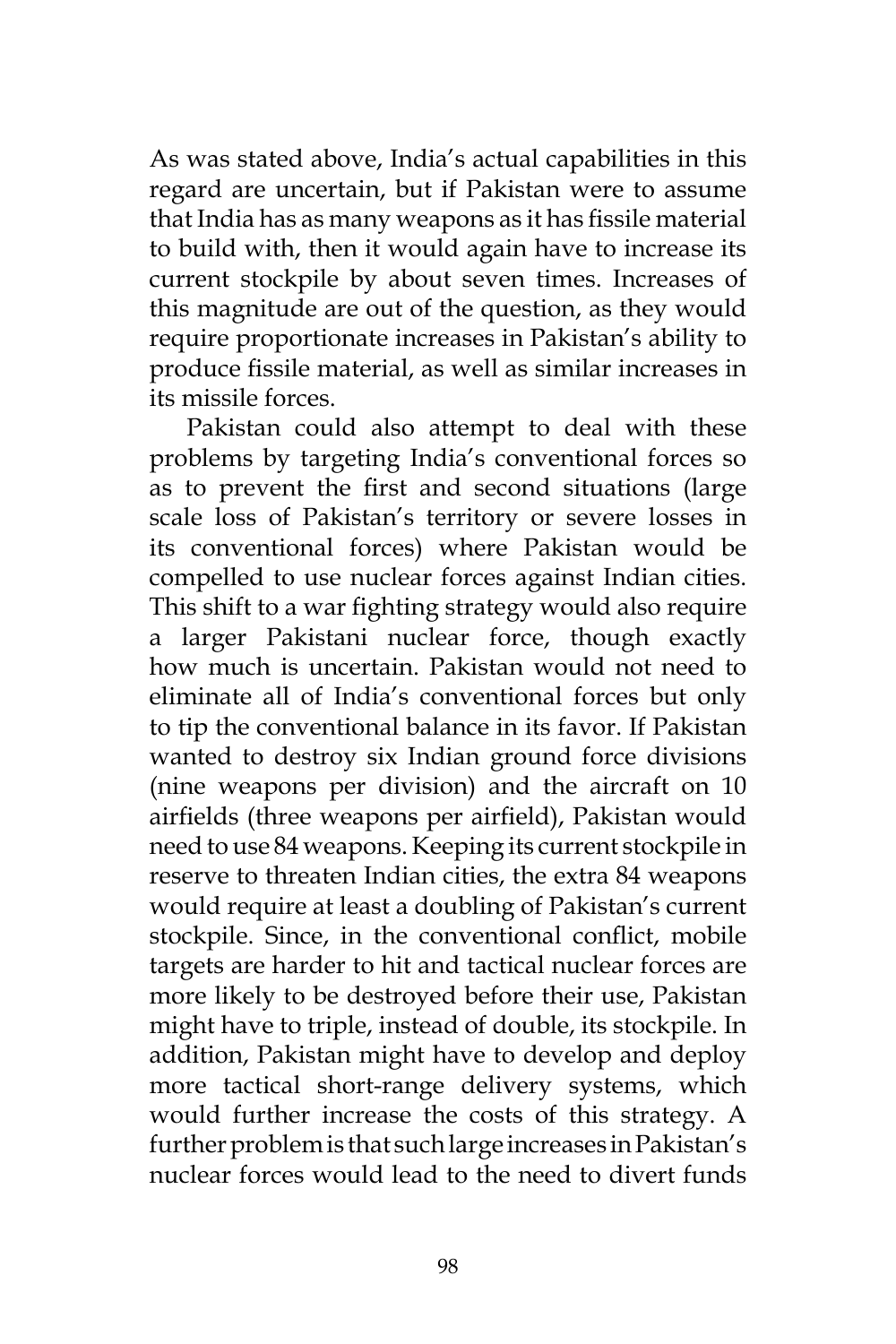away from its conventional forces which would affect the conventional balance unfavorably requiring even more nuclear weapons to compensate. Furthermore, this strategy does nothing to protect against the third (economic blockade) or fourth (political destabilization) situations, where Pakistan has indicated that it would attack Indian cities with its nuclear forces. At any rate, it appears that Pakistan does not now wish to adopt this strategy, and is attempting to keep its nuclear program from affecting its conventional forces. (See section on "Economic Costs of Pakistan's Nuclear Weapons Program" below.) However, as we have indicated, Pakistan's current nuclear forces have serious limitations with regard to the range of situations where they may successfully protect Pakistan's independent existence.

## **The Future Adequacy of Pakistan's Nuclear Forces.**

In some discussions of the development of nuclear arsenals, there is often the implicit belief that once a certain level of development is achieved, then no more effort is needed. However, in a situation where a nuclear balance is involved, then developments by one party can affect the adequacy of the arsenal of the other party.10 Pakistan's Ambassador to the UN has indicated that this reality is well-understood in Pakistan.<sup>11</sup> What then are the prospects for the adequacy of Pakistan's nuclear forces over the next 10 or 20 years? As with its current force, these prospects depend heavily on what India does with respect to its nuclear forces. As discussed above, there are some significant uncertainties regarding some aspects of India's current nuclear forces. In looking out so far into the future, the uncertainties are greatly magnified. In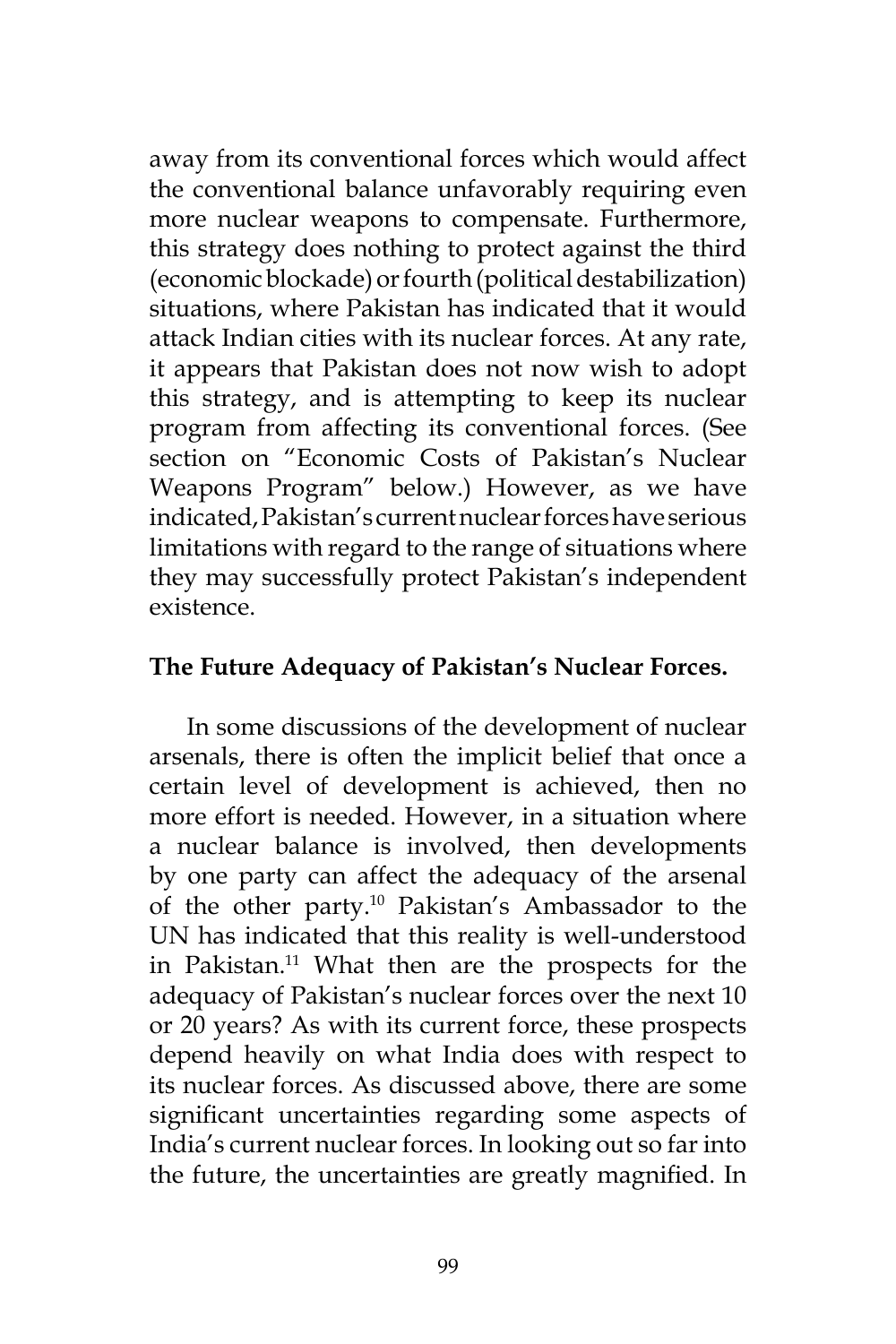order to deal with this uncertainty, two quite different futures for Indian's nuclear forces will be considered, which we hope will bracket the range of future Indian developments.

For our low-end future, we consider a case where India's development of its nuclear forces continues at a slow pace similar to what has gone on since 1998.<sup>12</sup> In this future, India continues to produce plutonium at its two production reactors.<sup>13</sup> Uranium enrichment plays no major part in India's fissile material production for weapons. As a result, India might double its fissile material stocks in the next 10 to 20 years. We also assume that India does not conduct any further nuclear tests and therefore does not develop any thermonuclear weapons, or any other types of nuclear weapons with greatly enhanced yields. India also slowly continues to make its forces more militarily operational. In this case, Pakistan would probably be able to also double its fissile material stocks in this time period and still have a rough equivalence with India in terms of numbers of weapons and their destructive power. The adequacy of Pakistan's nuclear forces would probably be similar to what it is today, with the same strengths and weaknesses that were discussed in the prior section. However, the likelihood of an Indian response to any Pakistani first strike would probably be higher than today due to the improvement in India's militarization of its nuclear forces.

Even in this relatively low threat future, there is one possible development that holds the possibility of making a major change in the nuclear balance, namely that India will deploy some sort of anti-missile system. India has been in talks with Russia, Israel, and the United States regarding the purchase of their anti-missile systems. It has already purchased and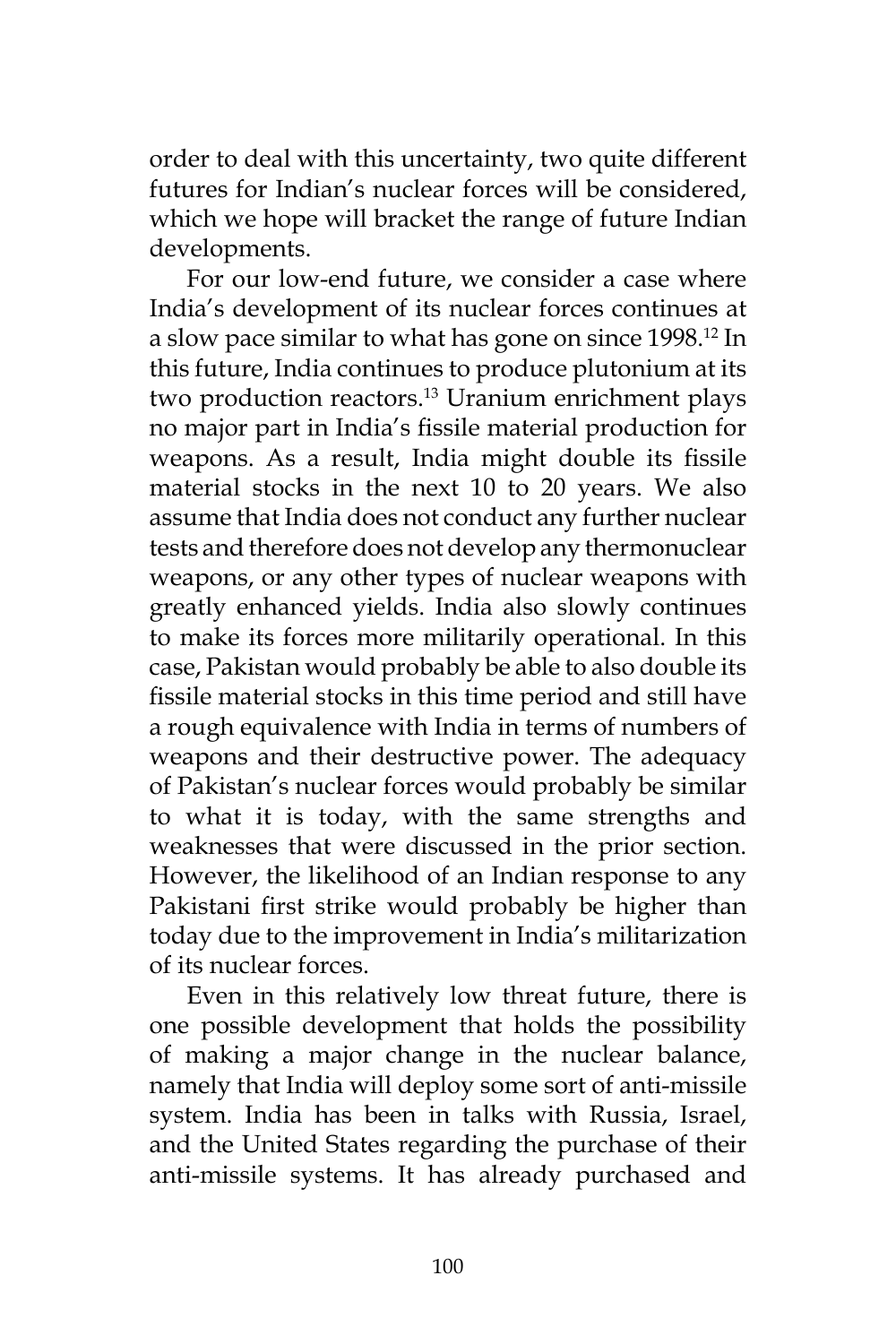deployed Green Pine ballistic missile early warning radars, which were acquired from Israel. These antimissile systems would only be able to defend small areas but given Pakistan's current dependence on the short-range *Ghaznavi*/M-11, having just the ability to defend the Delhi area could seriously affect Pakistan's nuclear strike capability. For now, India has not made any purchases, and it is not clear if it will. If it does, Pakistan will be hard pressed to respond. One option would be for Pakistan to deploy more long-range ballistic missile delivery systems, so that it might have the possibility of attacking a wider variety of Indian cities, including ones that are not defended. India might match this development by a further expansion of its defenses. Another possibility is that China might supply Pakistan with countermeasure technologies to reduce the effectiveness of any possible Indian antimissile defenses. These countermeasure technologies might include maneuvering reentry vehicles or various forms of decoys. This assumes that China possesses this technology itself. Pakistan could also try to attack Delhi with its short-range (500 km) *Babar* cruise missile, which is currently underdevelopment, but India could concentrate its air defenses around this city to protect it.

For our high-end future, we consider a case where India undertakes a much more vigorous effort to expand its fissile material production, so that it increases its number of weapons four-fold (to around 400). Also, India resumes nuclear testing and in a 5 to 10-year period develops one Mt yield thermonuclear weapons, which it can deliver on its ballistic missile systems. It would be very difficult for Pakistan to match these developments; even considering that onehalf of these weapons would probably be targeted on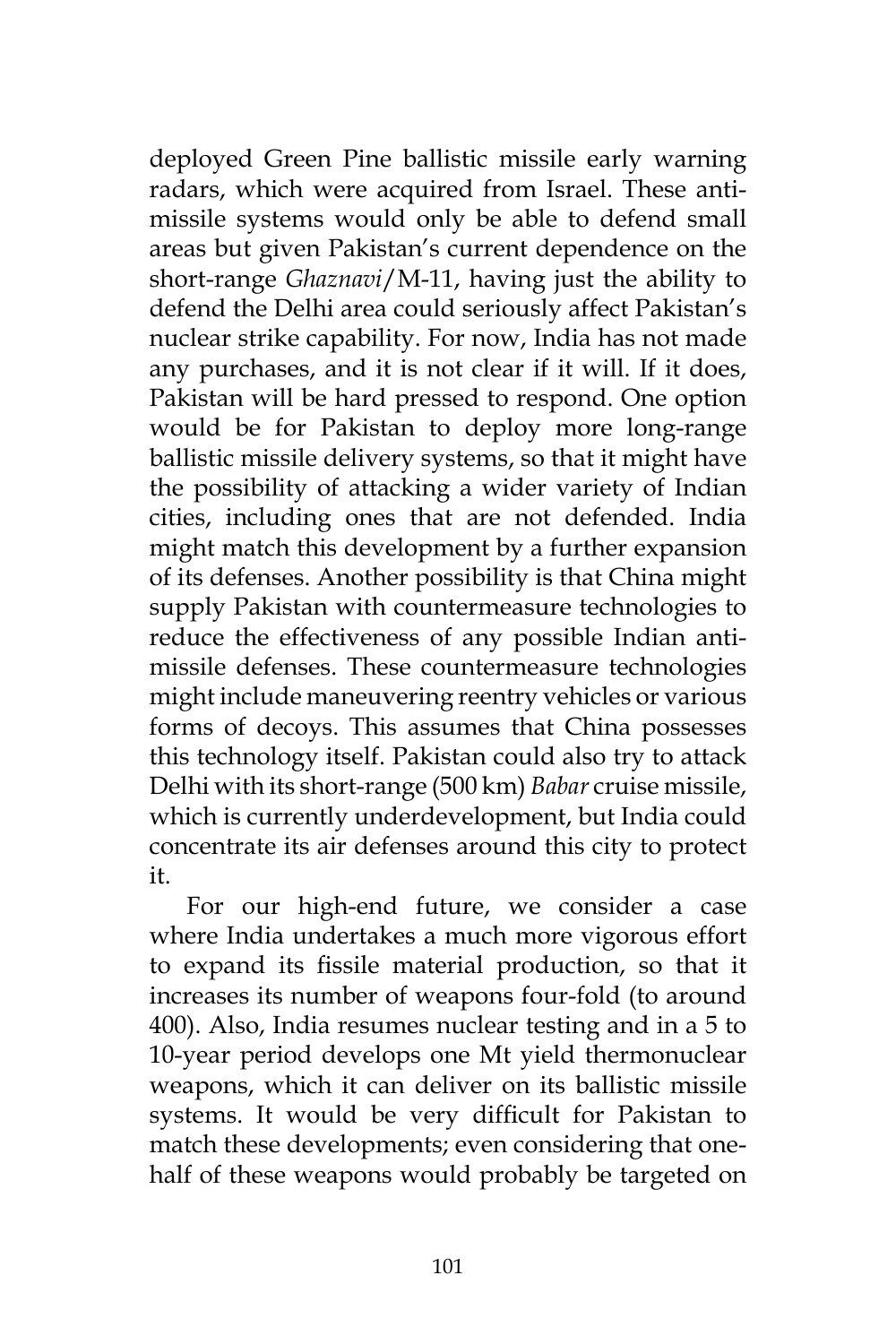China.14 Pakistan would have to triple both its uranium enrichment and plutonium production capacity just to increase its stockpile of simple fission weapons to match the number of weapons in India's stockpile. But the destructive power of Pakistan's arsenal would be far less than that of India's unless it could also develop thermonuclear weapons to match those of India. As an indigenous development, this would probably not be possible in this time period, but as with prior advances in Pakistan's nuclear weapons program, their development might be possible with major Chinese assistance.

Even if Pakistan develops its own thermonuclear weapons, the great increase in the number and destructive power of the Indian arsenal raises another major problem, namely, how does Pakistan protect its land-based ballistic missile force from an Indian first strike? The bottom line is that it probably cannot, given the limited area where Pakistan can build its missile deployment complexes and the security risks of frequent dispersals of its missiles from these complexes. The only long-term solution would be to deploy its ballistic missiles on submarines. Again, such a development would only be possible with sizeable Chinese aid. Indeed, the submarines would probably have to be built in China and sold to Pakistan. Even so, as will be discussed below, such a system is very expensive, and this overall Pakistani response of greatly expanding its fissile material production, developing thermonuclear weapons, and ballistic missile submarine deployment would lead to a serious reduction in Pakistan's conventional forces.

Some of the discussion of the merits of the proposed U.S. nuclear cooperation with India has focused on the concern that this arrangement will help India greatly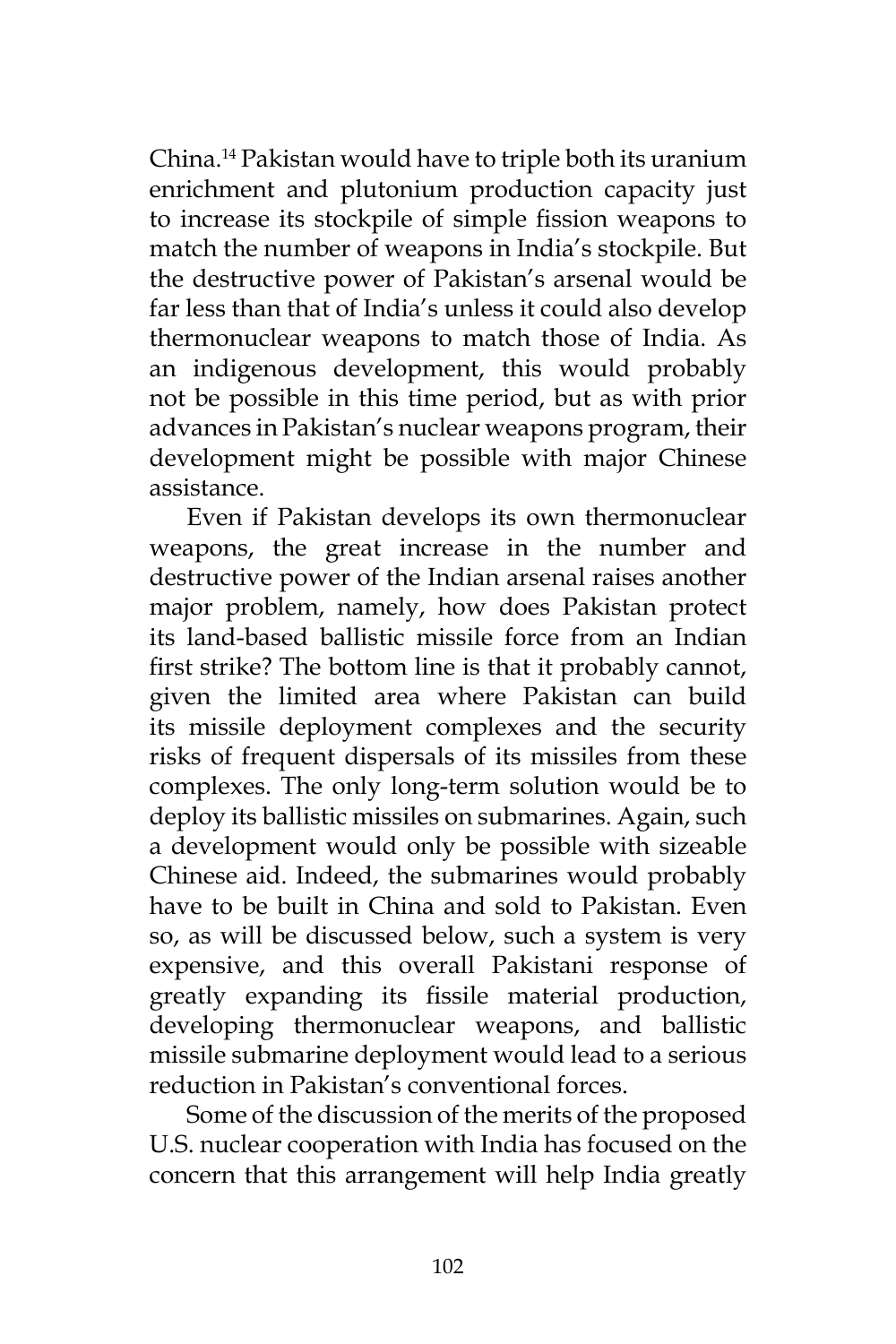increase its fissile material stockpile for nuclear weapons and therefore tend to drive India and Pakistan toward the high-end future described above. The argument is that shortages of natural uranium have impeded India's expansion of its fissile material stockpile. The new agreement with the United States will give India unlimited access to the world yellowcake (semi-refined uranium ore) market to supply the power reactors that will be placed under safeguards, allowing India to funnel much of its indigenous uranium production into its weapons program.15

There are certainly many reasons to object to the proposed U.S. nuclear cooperation agreement with India, but the possibility that it will lead to a largescale increase in India's fissile material production for weapons is not likely to be a major concern. It is true that if India wanted to use its power reactors to expand its fissile material stocks for weapons, this agreement would facilitate this expansion by allowing the power reactors to continue to produce electricity at full capacity while allowing the production of weapons grade plutonium. But how likely is it that India really does want to expand its fissile material production for weapons? India has had 8 years since its nuclear tests to expand its fissile material production capacity for weapons, but it has not. The most logical way for India to increase its fissile material production would be to build a copy of its current main plutonium production reactor, Dhruva, but it has taken no action in this area. If uranium shortages were restraining its fissile material weapons production, India would have a number of options to solve this problem that would not involve the proposed U.S. nuclear cooperation agreement. These include clandestine purchases of uranium from other countries. Yellowcake is not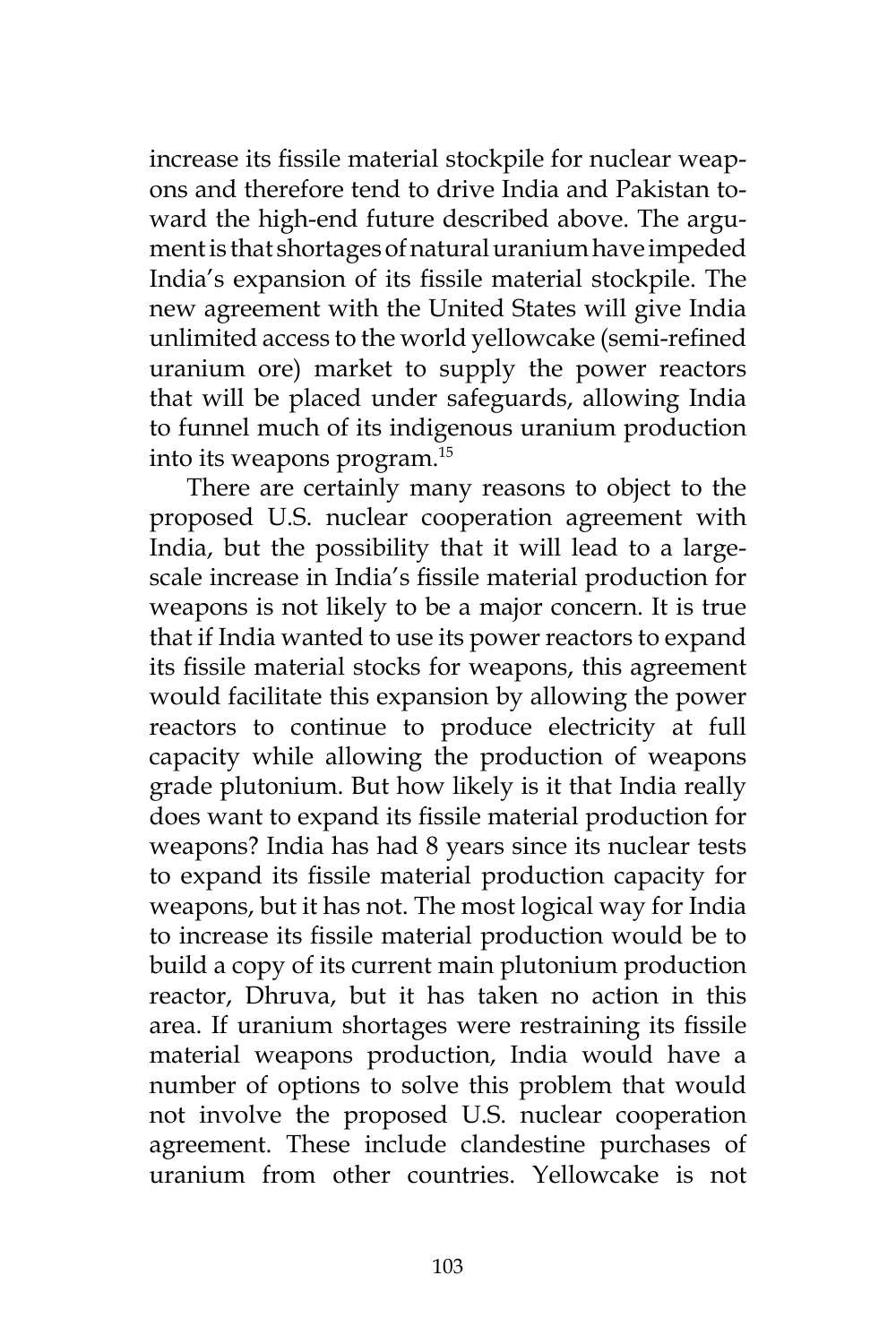subject to IAEA safeguards, and Iraq and Libya were able to readily purchase this material. Similarly, India made clandestine purchases of heavy water in the 1980s. Note that the uranium required to operate a Dhruva-type reactor costs only about \$5 million/year if purchased at current market prices, so that even if India had to pay well over market prices, the costs would not be that great. India could also have increased its indigenous production of uranium by mining its reserves faster. In the most extreme case, India could redirect its current uranium production away from its power reactor program and into weapons production. Since its nuclear power program is only a minor source of electricity, the sacrifice would be relatively small. After all, until 2005, an agreement between the United States and India would have seemed rather unlikely, so India would not have been foregoing these other expansion options just to wait for the U.S. agreement. In fact, India has not shown any desire to greatly expand its fissile material production for weapons, and it does not appear likely that any U.S.-Indian nuclear agreement will be a vehicle for this. Indeed, one result of this agreement is that India is planning to shutdown its plutonium production reactor, Cirus, in 2010, which will reduce its rate of plutonium production for weapons by around 30 percent.

## **Economic Costs of Pakistan's Current Nuclear Weapons Program.**

One issue of interest is the economic burden of Pakistan's current nuclear program. This has implications for the possibility that Pakistan might significantly increase its nuclear weapons effort and also raises the issue of whether Pakistan's conventional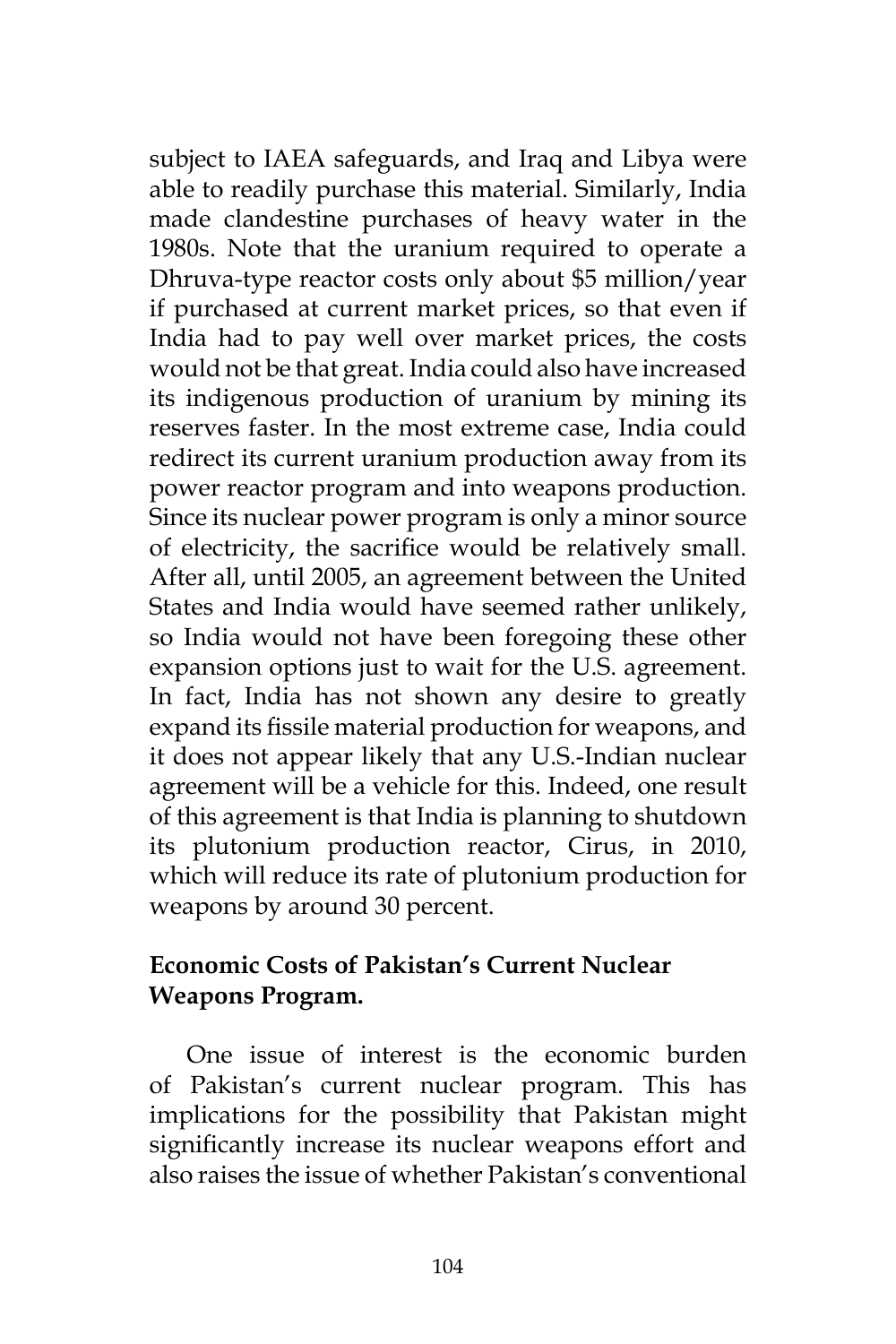forces will suffer if this effort is increased too much. Ideally, one would simply want to know the dollar cost of Pakistan's efforts but there seems to be no easy way to determine these costs. Not only does Pakistan fail to provide information on the costs of specific programs, but also many important elements of its program rely on imports from other countries. In the case of the latter, it is not only uncertain what a market rate for these transactions might be but, in many instances, Pakistan may be receiving concessionary pricing.

It is clear that economic costs must seriously constrain Pakistan's nuclear program. Pakistan's defense budget is currently around \$3.7 billion, which is already a rather high 4.4 percent of Pakistan's gross domestic product (GDP). Given its large expenditures on its conventional military forces and in particular its army, Pakistan probably spends no more than 10 percent of its defense budget on its nuclear forces. Such a level of expenditures would make it very difficult to deploy certain types of nuclear systems. For example, France is currently deploying four new ballistic missile submarines (*Triomphant*-class). It is estimated that the cost of these ships, including ballistic missiles, nuclear warheads, and 25-year operating costs, is around \$40 billion.<sup>16</sup> This would be over 40 percent of Pakistan's total defense budget for 25 years. Of course, this would only be the cost if France would agree to supply Pakistan with these items—a most unlikely event. Since it is beyond Pakistan's current (or near future) technical ability to build such submarines, the costs to Pakistan of building such systems at the present time are infinite. As was discussed above, it is possible that in the future the Chinese might provide such a system to Pakistan, though the costs of this transaction would be hard to estimate.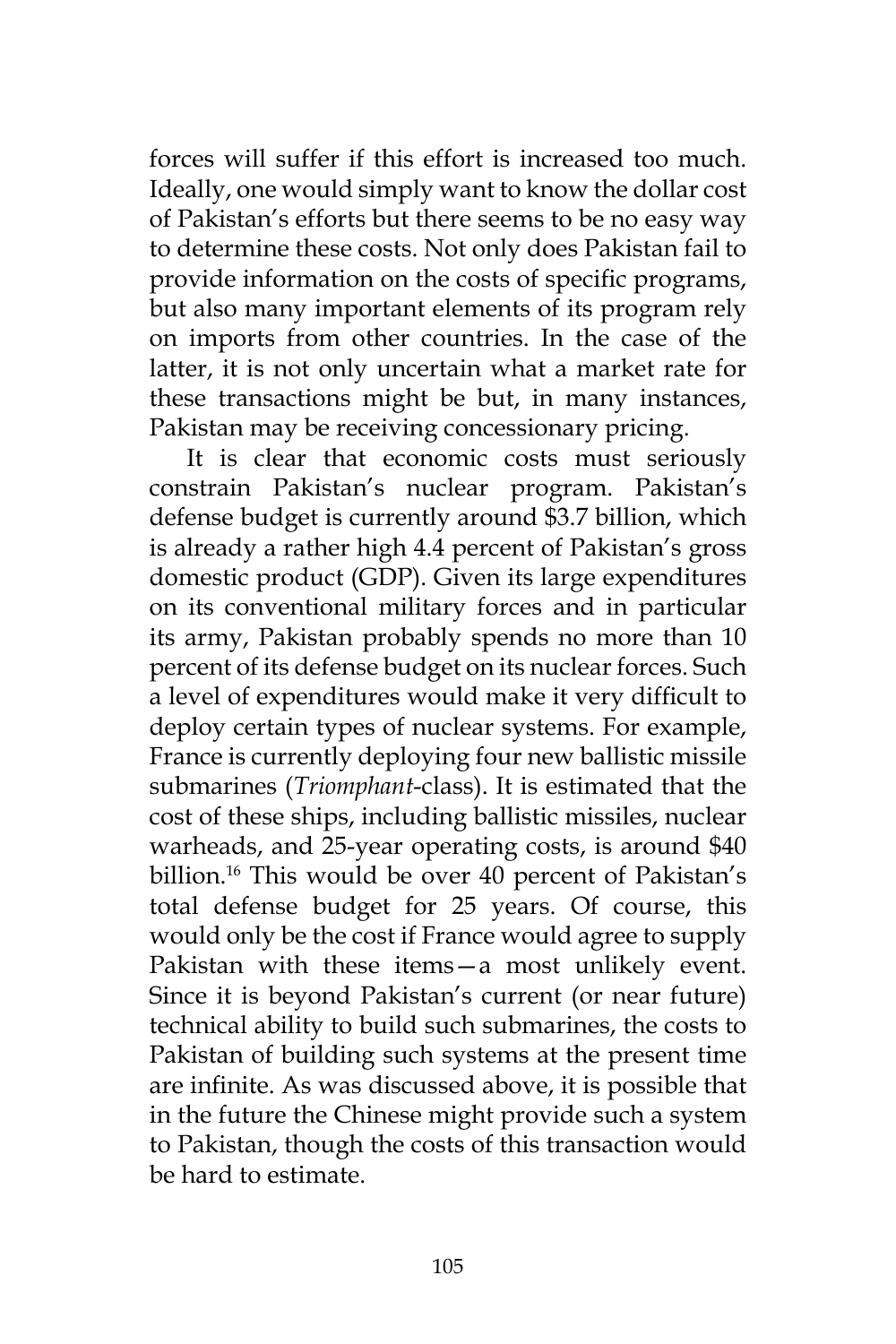To get an idea of Pakistan's current expenditures on its nuclear forces, it is useful to look at the output of these expenditures, i.e., the components of Pakistan's nuclear arsenal. To gauge where Pakistan is on the spectrum of the smaller nuclear powers, we compare Pakistan to two other countries, France and South Africa. The former has a rather extensive nuclear arsenal for a mid-level power, whereas South Africa had a fairly minimal nuclear force.

In 35 years of nuclear testing, France has detonated 210 devices. It has developed nine different warhead types, including five that were thermonuclear. Including devices expended in nuclear testing, France has built around 1,400 nuclear weapons. It has built six different types of longer-range ballistic missiles, and is developing a seventh. It has built three different types of shorter-range missiles (two ballistic, one cruise) and is developing a fourth. It has constructed eight nuclear powered ballistic missile submarines, and is constructing a ninth. It has built 18 missile silos, 62 *Mirage IV* bombers and 60 *Mirage* 2,000Ns. France had five plutonium/tritium production reactors and is thought to have produced 4.5 to 7.5 metric tons of plutonium for its weapons program. With its gaseous diffusion enrichment plant at Pierrelatte, it is estimated to have produced 10 to 20 metric tons of highly enriched uranium for it weapons program.17 The burden of its nuclear program was highest in the early years with the nuclear program taking up an average of 24.3 percent of the defense budget between 1960 and 1969, 16.9 percent between 1969 and 1974, and 14 percent from 1974 to 1980.<sup>18</sup> Nuclear forces were emphasized at the expense of conventional forces from 1960 to 1976.<sup>19</sup>

South Africa's nuclear effort was much smaller and took place from about the mid-1970s to 1990. Since its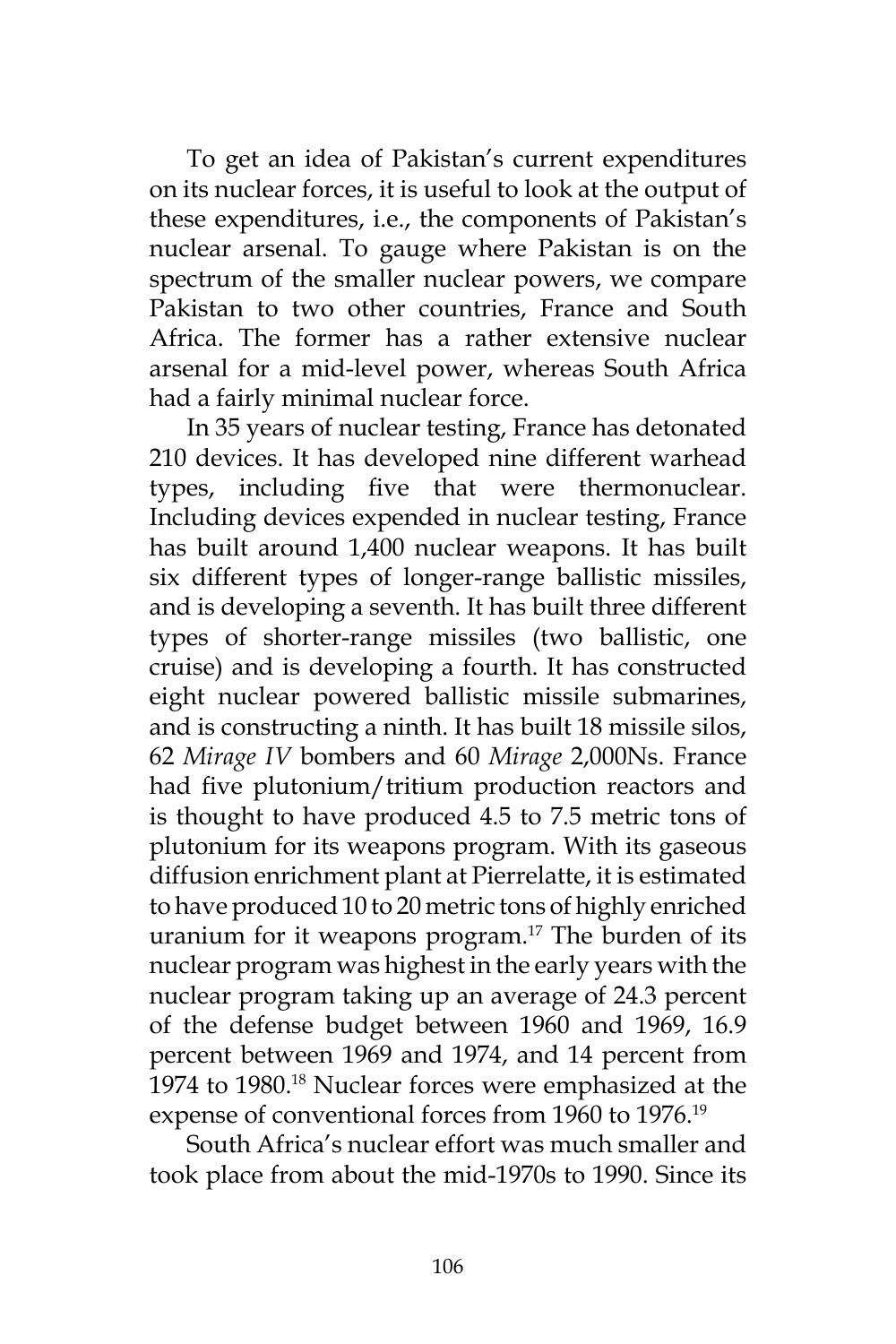weapon design was a simple gun type assembly, which was very likely to be successful, South Africa never tested any nuclear device. The weapon was expected to produce a yield of 14 kt with an uncertainty of plus or minus four kt. It produced only one weapon design and manufactured only six weapons. A seventh weapon was partially completed at the time of the program's termination. For weapon delivery, the South Africans were planning to use *Buccaneer* tactical strike aircraft, which had been purchased many years before there was a nuclear weapons program, and therefore their costs could not be attributed to that program. However, South Africa was also developing a 2,000 km range ballistic missile based on the Israeli *Jericho II* and was planning to adapt its nuclear warhead for that missile. Highly enriched uranium for the weapons program was produced in a dedicated enrichment facility known as the Y plant. It employed a unique aerodynamic process developed by South Africa. It is estimated that around 500 kg of material was produced for weapons use. One South African source gives it weapons expenditures as being only \$20 million per year.<sup>20</sup> However, this estimate attributes much of its expenditures on uranium enrichment to its civilian nuclear program and ignores the costs of it ballistic missile program. A more realistic estimate of the annual costs is around  $$100$  to  $$200$  million per year.<sup>21</sup> Even this amount would only have been about 3 to 5 percent of South Africa's defense budgets at that time.

Pakistan's nuclear weapons effort seems closer to the scale of South Africa than that of France. Pakistan may have been able to achieve considerable economies due to receiving substantial aid from various countries, particularly China. Pakistan has likely tested only two devices and the purpose of these tests seems to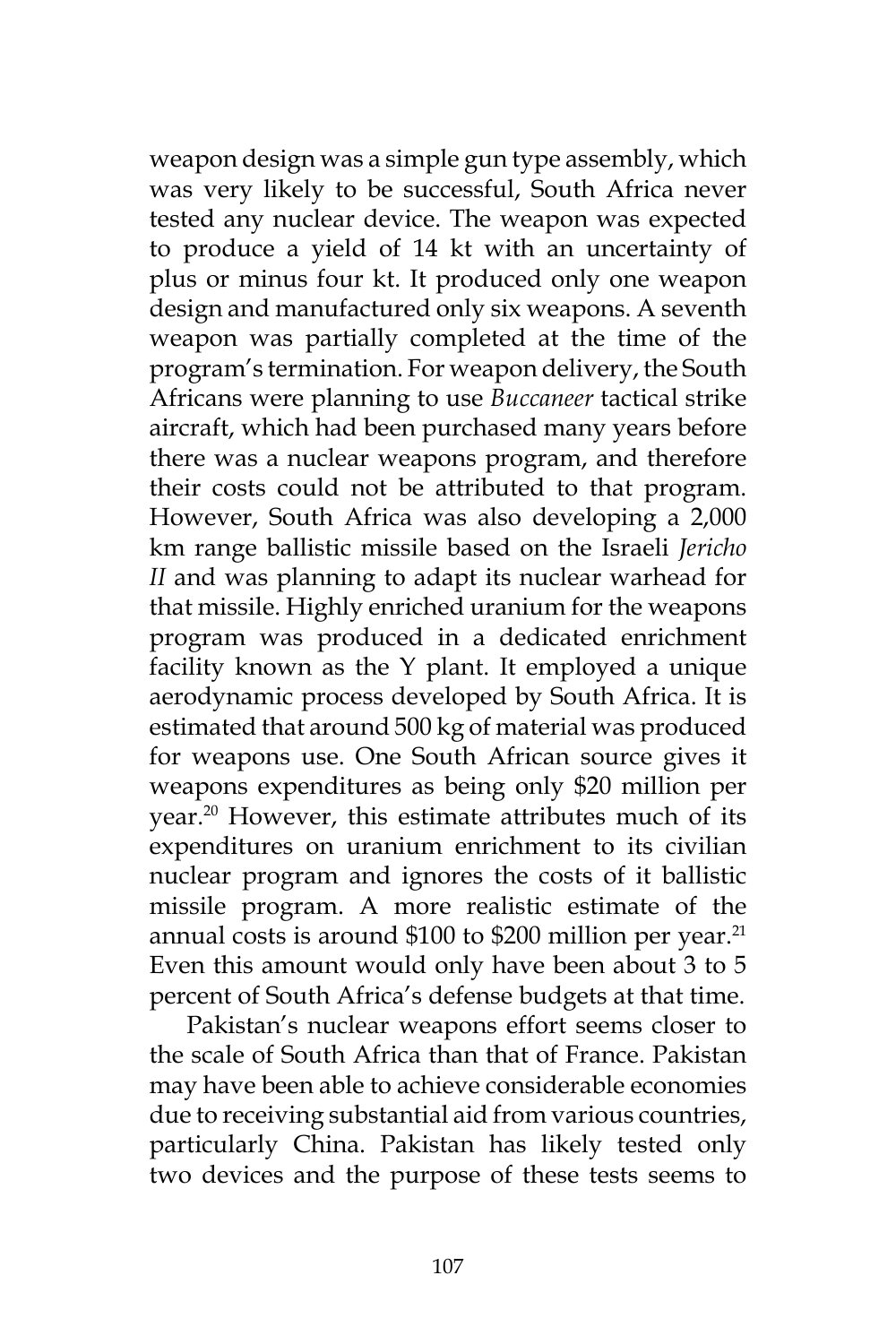have been political rather than the exploration of nuclear weapons design or effects. Pakistan probably developed two different weapons, one for aircraft delivery and one for missile delivery. China very likely provided design information to Pakistan, reducing the effort needed to produce these weapons. Pakistan has probably produced 60 to 80 weapons, which would require a production rate five to ten times that of South Africa.

Pakistan has already deployed three different types of ballistic missiles, the *Ghaznavi*/M-11, the *Shaheen 1* and the *Ghauri*. The M-11s were likely supplied to Pakistan as complete weapons systems, though even in this case Pakistan had to build dispersed storage garages and support facilities. The *Ghaznavi* and the *Shaheen 1* seem to have been built in Pakistan though probably in facilities that China helped to construct. They seem to use the same TEL (transporter, erector, launcher) and their support facilities are probably quite similar, so it is possible that they could be deployed at the same facilities. The liquid-fueled *Ghauris* require their own separate deployment facilities not only because of their different propulsion system, but also because handling their liquid fuel around solid-fueled missiles would be quite dangerous. Having the *Ghauris* as part of its arsenal must significantly increase costs, not only because of the need for doubling the required missile support facilities, but also because Pakistan is more likely to have had to pay market prices for missiles obtained from North Korea as opposed to ones acquired from China. As is discussed below, internal bureaucratic infighting may have led to the deployment of both types of missiles.22 In addition, a fourth ballistic missile, the *Shaheen 2,* is under development and is expected to eventually be deployed. Though it is solid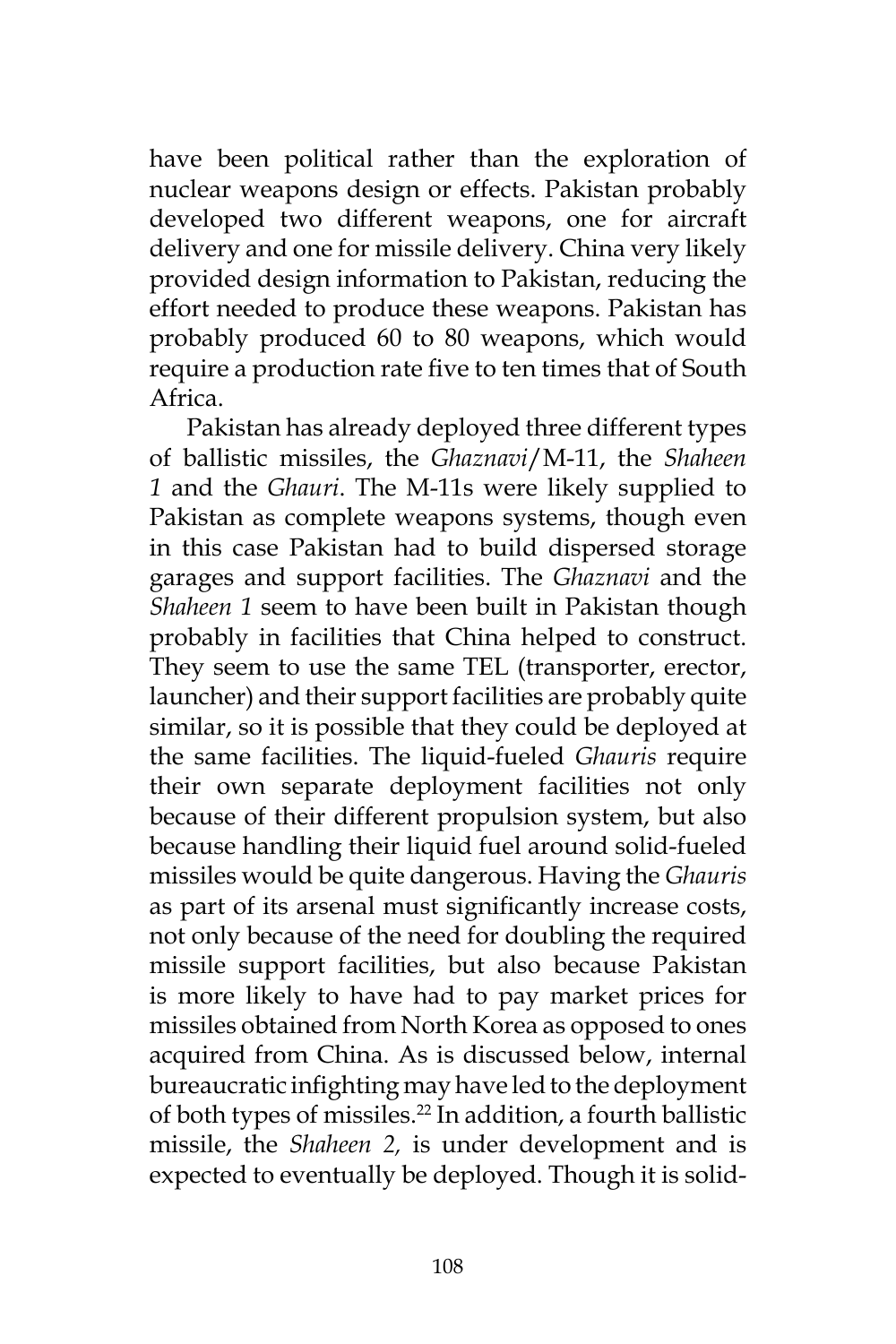fueled, it is much larger than either the *Ghaznavi*/M-11 or the *Shaheen 1* and will require a different TEL than the one used for these two missiles. It will probably require somewhat different support facilities as well. Pakistan is also developing the short-range *Babur* cruise missile.

Pakistan has been producing highly enriched uranium for its weapons program from one or more centrifuge enrichment facilities since 1987. It is estimated that it has produced between 1.1 and 1.35 metric tons of highly enriched uranium. Using centrifuge enrichment technology is more economical than the gaseous diffusion or aerodynamic processes used by France and South Africa respectively, since its electricity consumption is only about 1-10th of that required by these other two processes. Pakistan has probably split its centrifuge capacity among various plants for reasons of strategic protection. While prudent, this need for multiple enrichment facilities will also increase costs. Since 1998, Pakistan has been operating a heavy water moderated plutonium production reactor, which has been estimated to have produced 40 to 80 kilograms of plutonium for its weapons program. It is not clear why Pakistan incurred the expense of producing plutonium, when it already had satisfactory weapons using highly enriched uranium. The expense is all the greater since Pakistan seems to have built a heavy water production facility to support this reactor.

Clearly, Pakistan currently has a much more extensive nuclear weapons program than South Africa had. Pakistan has roughly 10 times as many weapons. There was not only the expense of building these weapons but also of providing delivery vehicles for this arsenal. In addition, there are the inefficiencies of having both solid- and liquid-fueled missiles,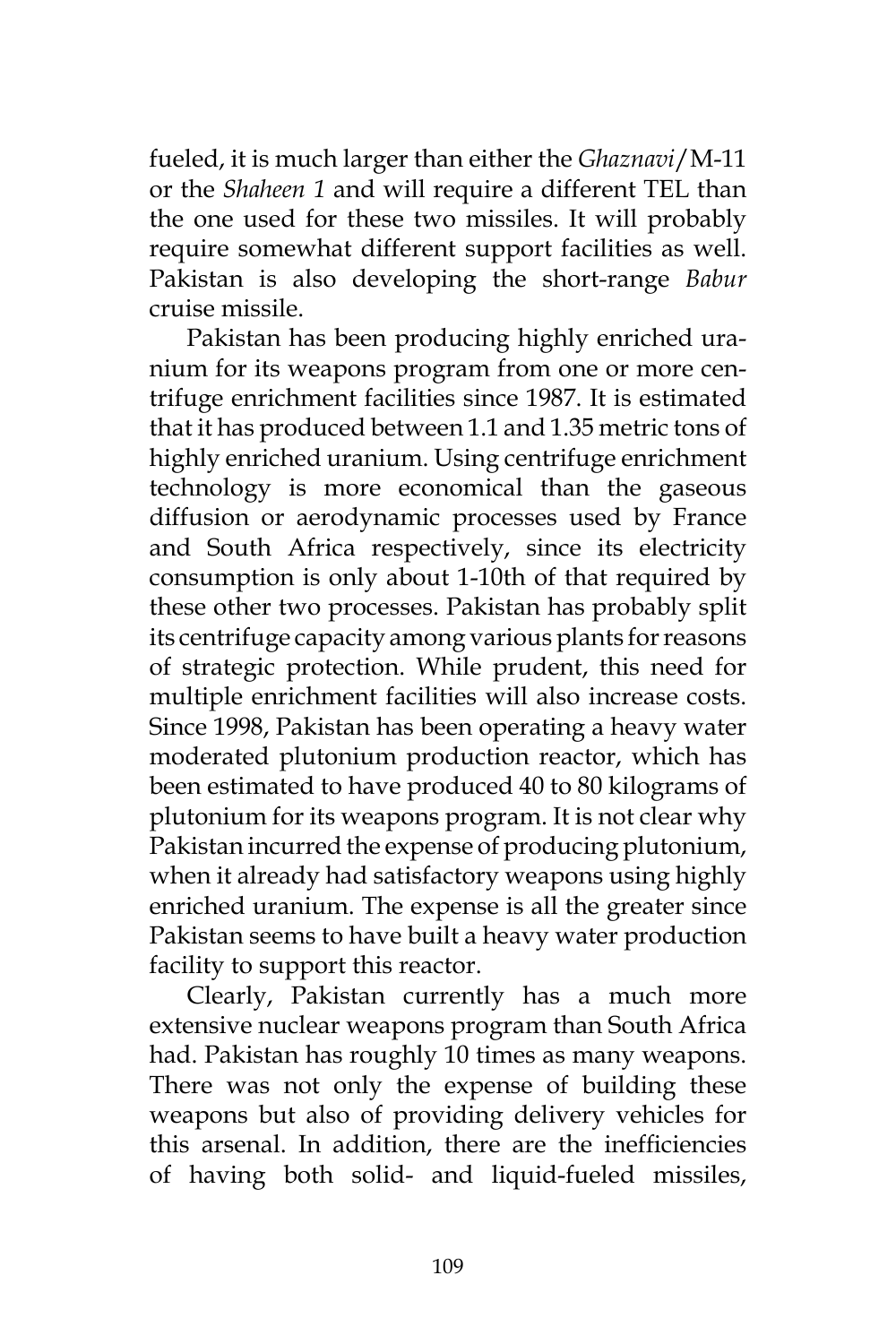and producing both highly enriched uranium and plutonium, when, in both cases, one or the other would have been sufficient. Based on the analogy with South Africa then, it seems likely that Pakistan's nuclear forces entail costs in the low hundreds of millions of dollars per year. This is probably about as much as Pakistan can afford without starting to make significant cuts in its conventional forces. Table 2 presents a summary of the comparison of the nuclear weapons programs of these three countries.

|                                   | France                                                                             | South Africa                                                                   | Pakistan                                                                                                           |
|-----------------------------------|------------------------------------------------------------------------------------|--------------------------------------------------------------------------------|--------------------------------------------------------------------------------------------------------------------|
| <b>Nuclear Tests</b>              | 210                                                                                | $\Omega$                                                                       | $\overline{\mathcal{L}}$                                                                                           |
| <b>Nuclear</b><br>Weapons         | 1,400 of nine types<br>including five TN                                           | 6 of one type                                                                  | 60-80 of two types                                                                                                 |
| Missile Delivery                  | Six types of longer range<br>ballistic missiles<br>Three types of shorter<br>range | None deployed<br><b>Tested ballistic</b><br>missile based on<br>Israeli design | Three types of<br>ballistic missiles<br>deployed<br>Fourth ballistic<br>missile tested<br>Cruise missile<br>tested |
| Other Delivery<br><b>Systems</b>  | 18 Missile Silos.<br>62 Mirage IV<br>60 Mirage 2000N                               | <b>Buccaneers</b><br>previously acquired                                       | 34 F-16                                                                                                            |
| Fissile<br>Material<br>Production | Five plutonium/tritium<br>production reactors<br>Gaseous diffusion<br>enrichment   | Aerodynamic<br>enrichment                                                      | One plutonium<br>production reactor<br>Centrifuge<br>enrichment                                                    |

# **Table 2. Comparison of Nuclear Weapons Programs of France, South Africa and Pakistan.**

# **Conclusions.**

Pakistan's current nuclear forces certainly raise the stakes for India in any major conflict with Pakistan, and it is unclear how ready India's nuclear forces are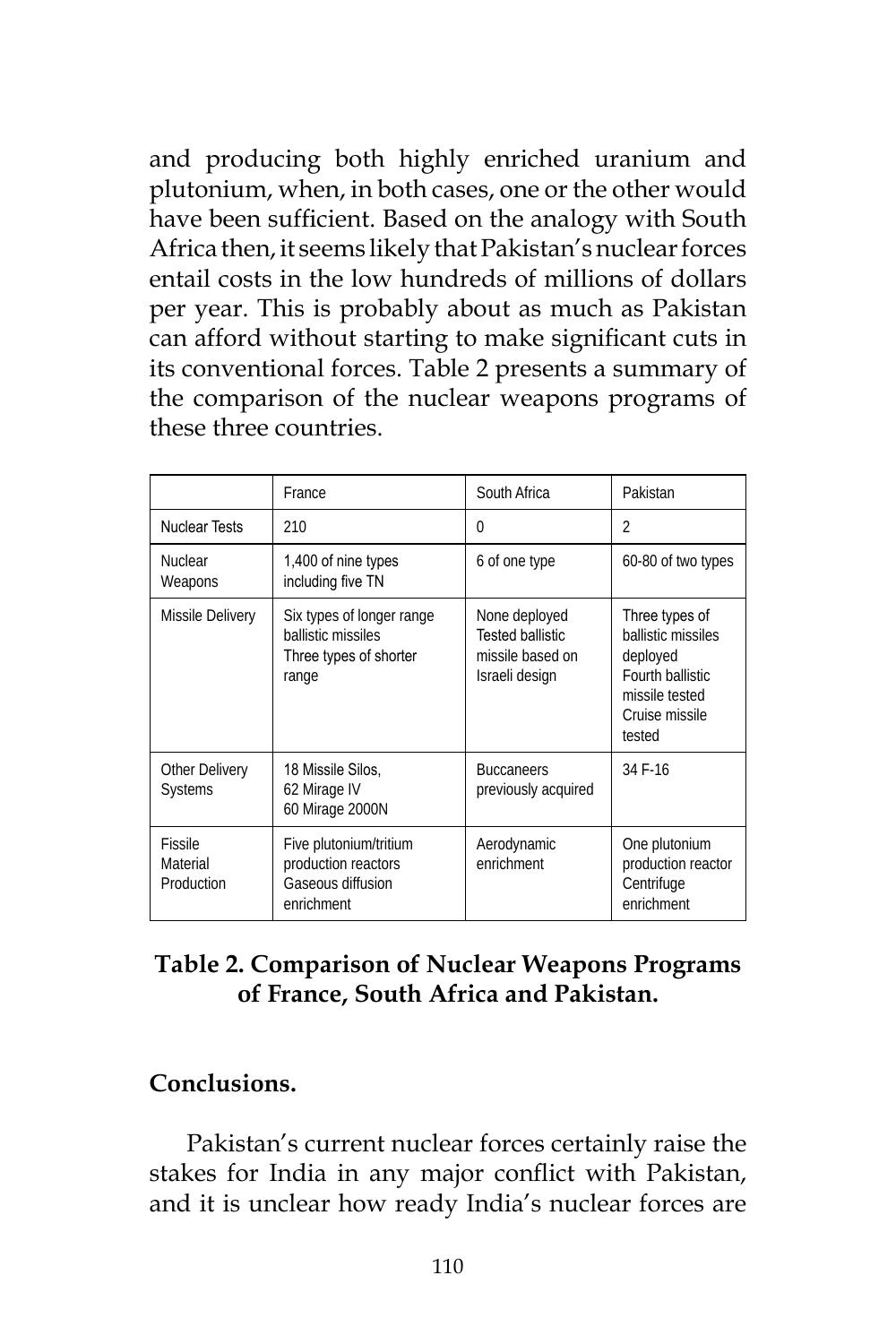to respond to a Pakistani nuclear first strike. However, even without any Indian nuclear response, the up to 10 million fatalities that a Pakistani nuclear strike on India might cause are not anywhere near the levels of destruction feared by the Superpowers during the Cold War, and they might be accepted by India as the necessary price to eliminate whatever threat it perceived from Pakistan. The bottom line is that Pakistan's nuclear forces are not a firm guarantee of its survival as an independent country.

Without a doubt, India's current nuclear arsenal has the potential to match Pakistani nuclear strikes weapon for weapon. If they do, Pakistan seems not to have addressed the severe damage that would result to Pakistan's society from an Indian counterstrike. Further, since Pakistan has only about 1/7th of India's population, the same loss suffered by both countries would be seven times the proportion of Pakistan's population when compared to that of India.

As long as Pakistan can only build low yield fission weapons, its can only redress these problems by increasing the number of its nuclear weapons by five- or ten-fold. Increases of this magnitude are out of the question, as they would require proportionate increases in Pakistan's ability to produce fissile material as well as in its missile forces. Even shifting to a nuclear warfighting strategy would not seem to be plausible since it would still require a doubling or tripling of Pakistan's nuclear forces. For the present, at least, Pakistan seems content with its rate of nuclear force increase, which is far below these levels.

The future adequacy of Pakistan's nuclear forces over the next 10 to 20 years depends heavily on the future course of India's nuclear forces. For our lowend projection of India's future nuclear forces, we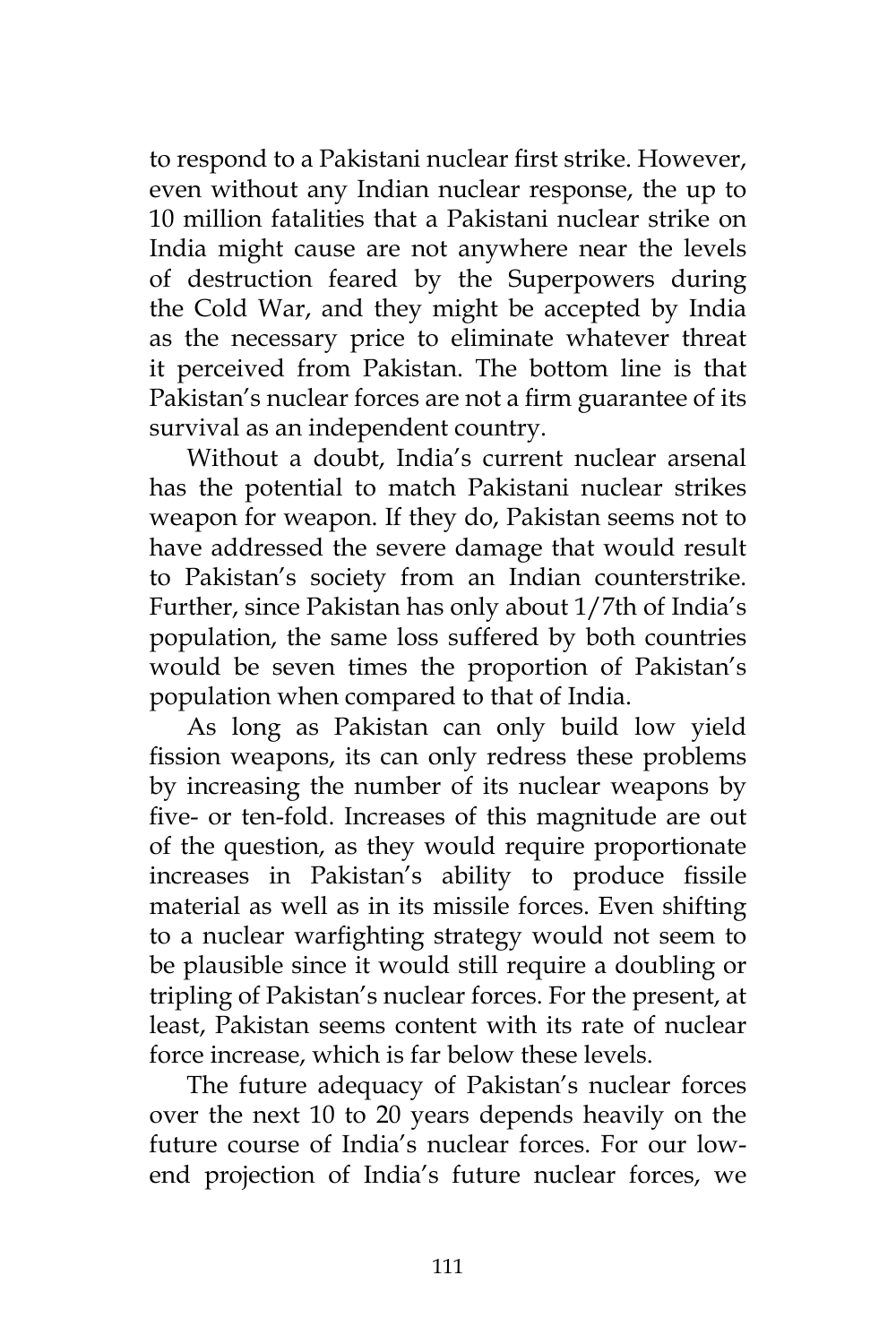assume that it roughly doubles its nuclear arsenal and continues to field only low yield fission weapons. In this case, Pakistan would probably be able to also double its fissile material stocks and still have a rough equivalence with India in terms of number of weapons and their destructive power. The adequacy of Pakistan's nuclear forces would probably be similar to what it is today, with the same strengths and weakness. If India were to deploy an effective anti-missile system around some of its cities, it could seriously affect Pakistan's nuclear strike capability. Pakistan would either have to deploy more longer-range missiles so as to be able to strike undefended cities, or obtain countermeasure technologies from the Chinese.

For our high-end projection of India's future nuclear forces, we assume that it increases its number of nuclear weapons about four-fold (to around 400) and develops one Mt yield missile warheads. It would be very difficult for Pakistan to match these developments. Even greatly expanding its number of fission warheads would not allow Pakistan to come close to matching the destructive power of India's arsenal. Pakistan's only hope would be to receive major Chinese aid so that Pakistan could develop its own thermonuclear weapons. Even then, as long as Pakistan continued to rely on land-based ballistic missile systems, it would be vulnerable to a possible disarming Indian first strike due to the great increase in the destructive power of this Indian arsenal. The only long-term solution would be to deploy ballistic missiles on submarines. Again, this would require very substantial Chinese aid. Even so, such an expanded Pakistani arsenal would likely be very expensive and would result in a serious reduction in Pakistan's conventional forces.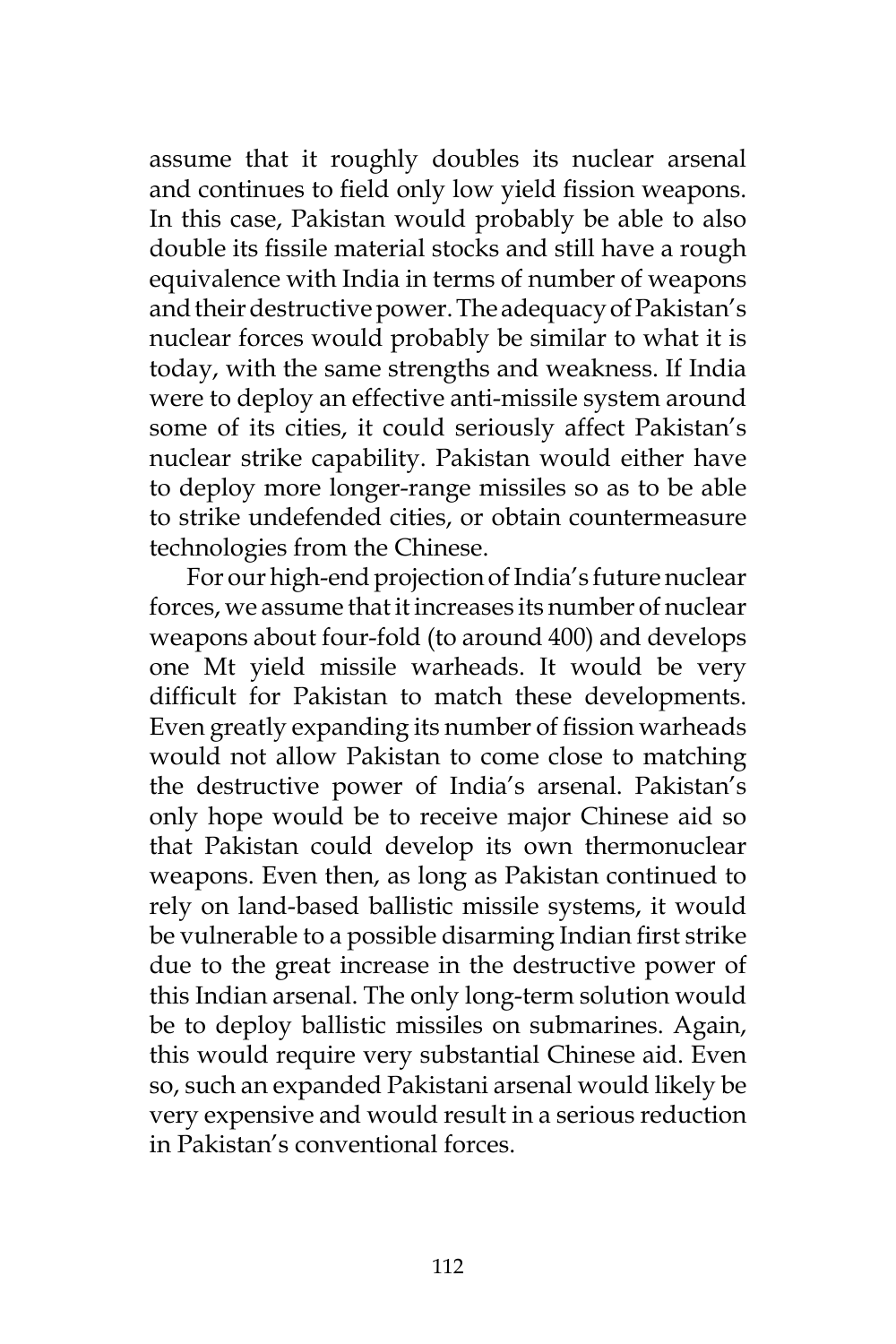There are many reasons to object to the proposed U.S. nuclear cooperation agreement with India but the possibility that it will lead to a large-scale increase in India's fissile material production for weapons is not likely to be a major concern. Though this cooperation agreement would allow India to use its power reactors to expand its supply of weapons grade plutonium without sacrificing electricity production from these reactors, there is little evidence that India is interested in such an expansion of its weapons grade plutonium stocks. India has had 8 years since its nuclear tests to expand its fissile material production for weapons, but it has done nothing, including not taking the most logical steps to do so, namely to build additional plutonium production reactors of the Dhruva type. Uranium shortages do not appear to be restraining India, since it has a number of options to circumvent such a problem, and, in any case, the uranium costs associated with its plutonium production are not large. India has not shown any desire to greatly increase its fissile material production for weapons, and it does not appear likely that any U.S.-Indian nuclear agreement will be a vehicle for this. One result of the proposed agreement is that India is planning to shut down its plutonium production reactor, Cirus, in 2010, which will reduce its rate of plutonium production by around 30 percent.

Compared to South Africa, Pakistan has a more extensive nuclear weapons program with roughly 10 times as many weapons. Pakistan has three deployed land-based ballistic missile systems and is developing a fourth. Pakistan's program has the inefficiencies of having both solid-fueled and liquid-fueled ballistic missiles and uses both highly enriched uranium and plutonium. In both cases, one or the other would have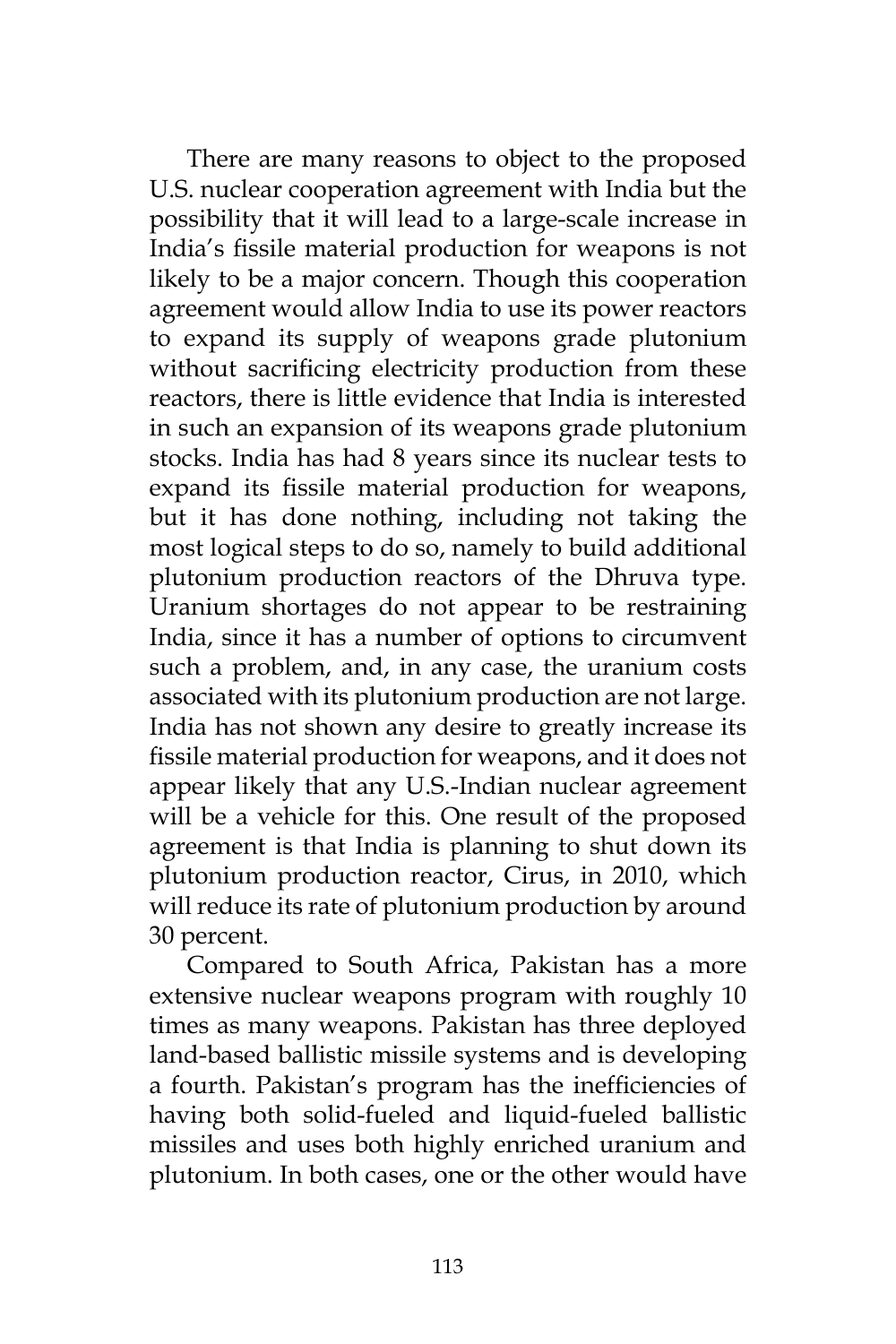sufficed. Based on the comparison with South Africa, the costs associated with Pakistan's current nuclear forces is likely in the low hundreds of millions of dollars per year. This amount is probably about as much as Pakistan can afford without starting to make significant cuts in its conventional forces.

#### **ENDNOTES - CHAPTER 4**

1. "Nuclear Safety, Nuclear Stability and Nuclear Strategy in Pakistan," A concise report of a visit by Landau Network-Centro Volta.

2. Note that one would not have to kill or destroy the entire city to achieve this result.

3. These results would apply generally to other Indian cities as well. For example, Mumbai (Bombay) has a population of 16.4 million and an area of 1,178 km2.

4. Gregory S. Jones, *From Testing to Deploying Nuclear Forces: The Hard Choices Facing India and Pakistan*, IP-192, Santa Monica, CA: RAND, 2000.

5. "India Was Prepared for an Atomic War But We Were Confident That Our Neighbor Would Not Commit Such an Act of Madness." *Times of India*, June 17, 2002.

6. Rahul Bedi, "India's Nuclear Struggles," *Jane's Defense Weekly*, February 5, 2003, p. 79.

7. "India's Agni-III Missile Ready for Launch," *Times of India*, February 3, 2006.

8. Vivek Raghuvanshi, "Agencies' Dispute Slows Agni Missile Work," *Defense News*, April 10, 2006, p. 20.

9. Between 1989 and 1994, India tested a two-stage ballistic missile with a range of about 1,500 km, which was known as *Agni*. This missile was considered a "technology demonstrator" and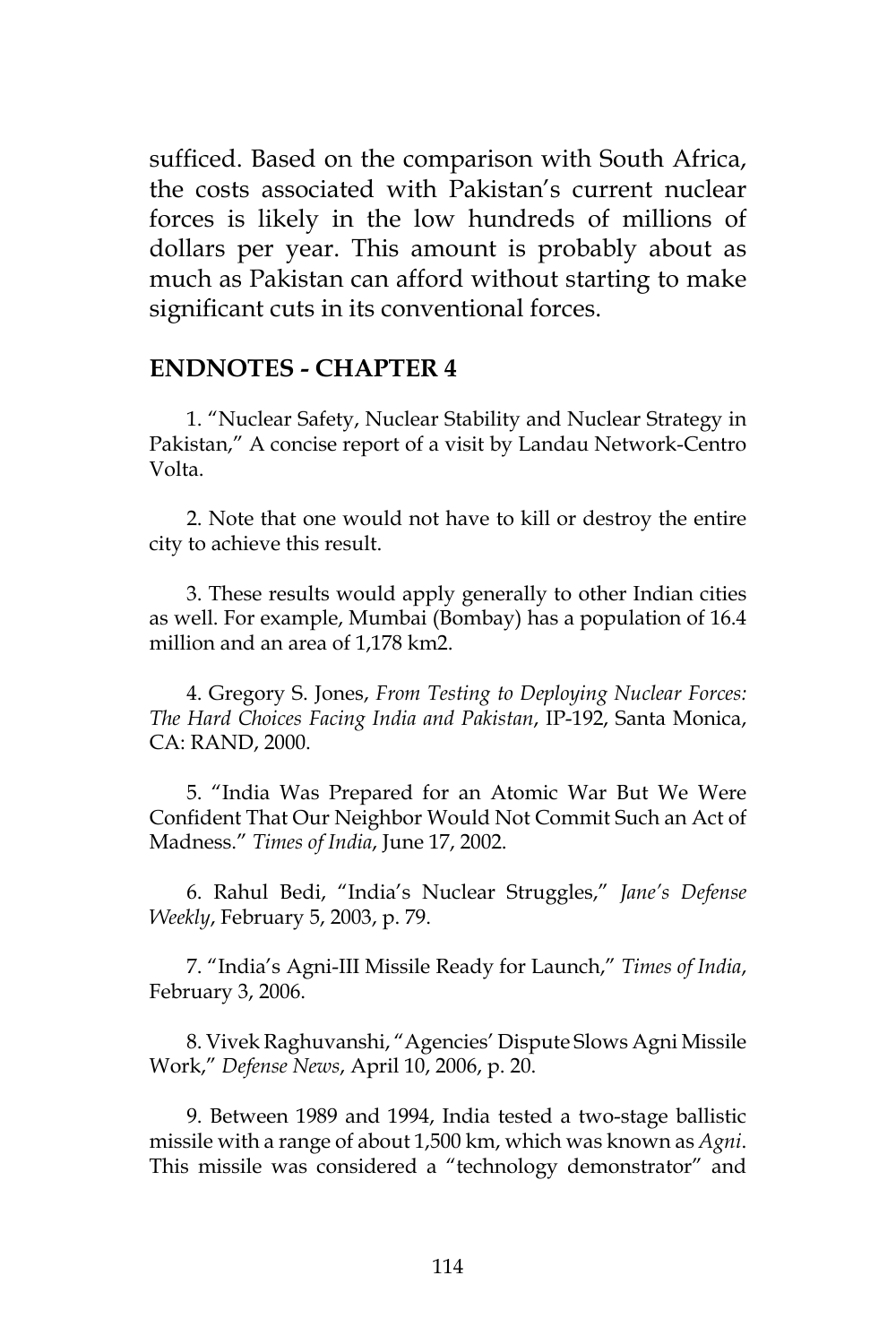was never deployed. An improved version of this missile with a range of 2,000 km was first tested in 1999. It was known as *Agni 2*. The older version of this missile then began to be referred to as *Agni 1*. However, when the 700 km Pakistan specific ballistic missile was developed, it was called *Agni 1*, and the technology demonstrator went back to being called *Agni*.

10. Albert Wohlstetter, "Nuclear Sharing: NATO and the N + 1 Country," *Foreign Affairs*, Vol. 39, No. 3, April 1961.

11. "Pakistan will continue to develop its nuclear missiles and related strategic capability to maintain the minimum credible deterrence viz-e-viz our eastern neighbour, which is embarked on major programmes for nuclear weapons, missiles, anti-missile and conventional arms acquisition and development." "Explanation of Vote by Ambassador Munir Akram, Permanent Representative of Pakistan to the United Nations, on the Security Council Resolution on Non-Proliferation of Weapons of Mass Destruction, April 28, 2004," available at *www.pakun.org/statements/Security\_ Council/2004/04282004-01.php*.

12. We realize that this "low" future is not the lowest that is possible (in an extreme case, India could follow South Africa's path and denuclearize). However, we think that this future is more likely and in any case a more interesting one for analysis.

13. These are Cirus and Dhruva. We assume that India follows through with its plans to shut down Cirus in 2010 and that India does not build a reactor to replace it.

14. Some of the problems facing Pakistan in this situation are discussed in Gregory S. Jones.

15. See, for example, Zia Mian and M. V. Ramana, "Wrong Ends, Means, and Needs: Behind the U.S. Nuclear Deal with India," *Arms Control Today*, Vol. 36, No. 1, January/February 2006, pp. 11-14.

16. Robert S. Norris and Hans M. Kristensen, "French Nuclear Forces, 2005," *Bulletin of the Atomic Scientists*, Vol. 61, No. 4, July/ August 2005, pp. 73-75.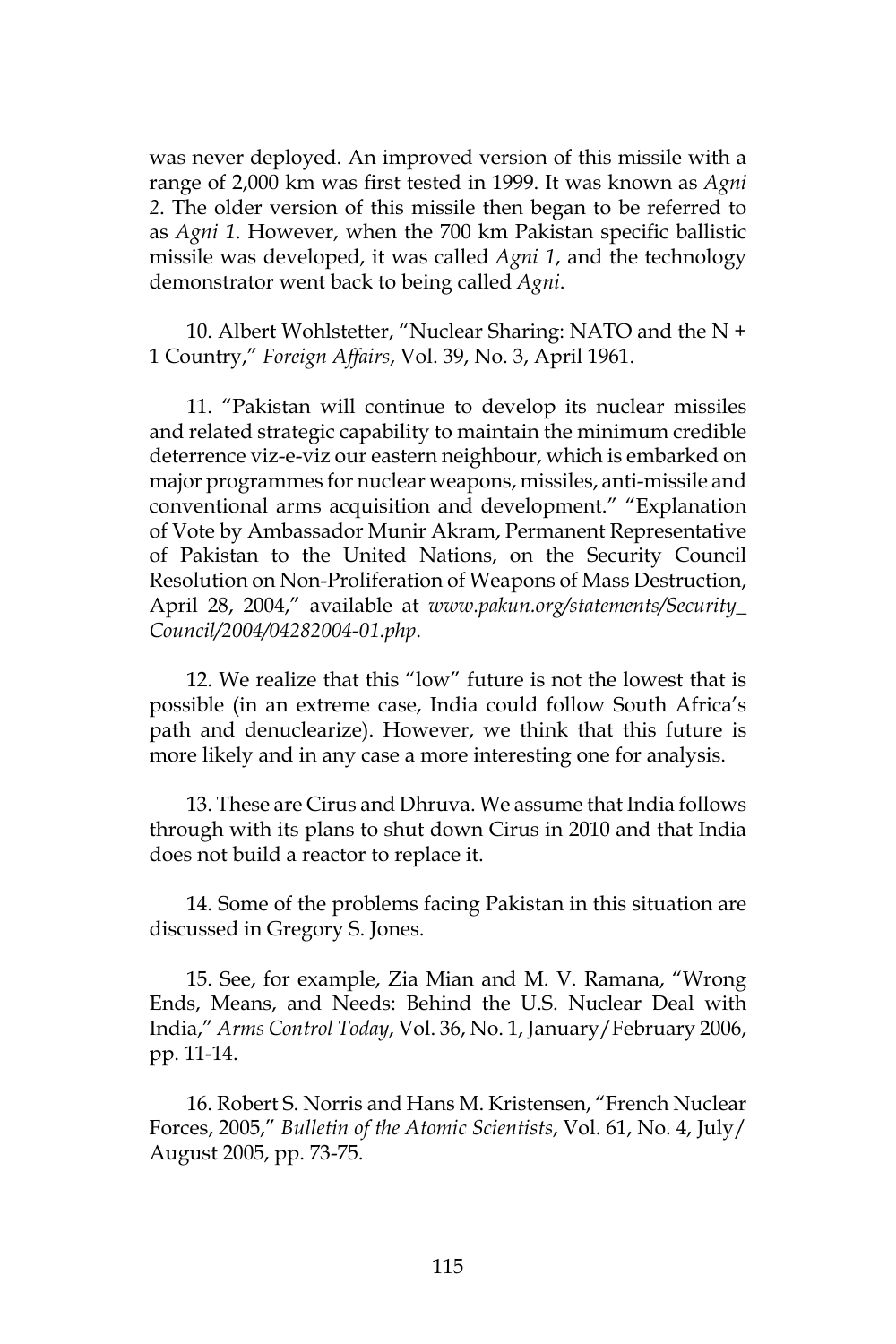17. Note that this listing is cumulative production. Since various items have been phased out over time, France may not have had all of these items at any one time. For example, it has only had four nuclear powered ballistic missile submarines in commission at any one time. See *ibid.*; and Robert S. Norris, Andrew S. Burrows, and Richard W. Fieldhouse, *Nuclear Weapons Databook, Volume V, British, French and Chinese Nuclear Weapons*, Natural Resources Defense Council Inc., Boulder, CO: Westview Press, 1994.

18. David S. Yost, "France's Deterrent Posture and Security in Europe, Part I: Capabilities and Doctrine," Adelphi Papers, #194, London: The International Institute for Strategic Studies, 1985, p. 14.

19. *Ibid.*, p. 55.

20. Waldo Stumpf, "Birth and Death of the South African Nuclear Weapons Programme," Presentation given at the conference "50 Years After Hiroshima," organized by USPID (Unione Scienziati per il Disarmo) and held in Castiglioncello, Italy, September 28-October 2, 1995.

21. Peter Liberman, "The Rise and Fall of the South African Bomb," *International Security*, Vol. 26, No. 2, Fall 2001; and Lieutenant Colonel Roy E. Horton III, USAF, "Out of (South) Africa: Pretoria's Nuclear Weapons Experience," Occasional Paper # 27, Boulder, CO: USAF Institute for National Security Studies, August 1999.

22. Making important decisions about nuclear delivery forces based on criteria other than economics is hardly unique to Pakistan. For example, for its V-bomber force, the United Kingdom conducted a competition. A choice was to be made between two contenders, the *Vulcan* and the *Victor*, but in the end, for political reasons, both aircraft were chosen for production despite the much higher costs involved.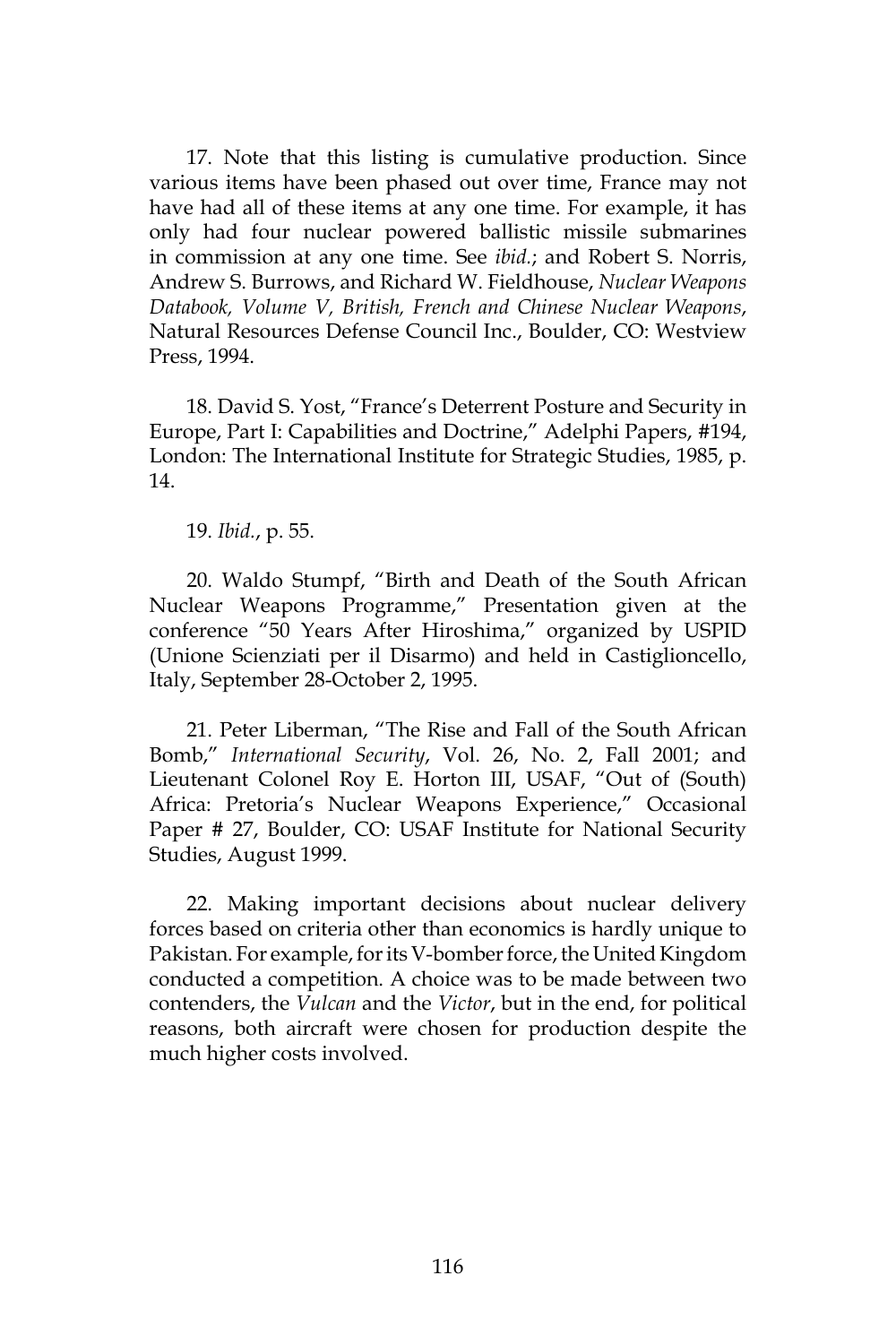### **APPENDIX I**

### **PAKISTAN'S CURRENT NUCLEAR ARSENAL**

Pakistan's current nuclear arsenal appears to rely almost exclusively on mobile land-based ballistic missile delivery systems. Pakistan has three deployed missile systems. These are the 350 km range *Ghaznavi*/ M-11, the 750 km range *Shaheen 1*, and the 1,300-1,500 km range *Ghauri*. The first two missiles are solid-fueled; the last utilizes storable liquid fuels. The *Ghaznavi*/M-11 is deployed in a complex of dispersed garages near Sargodha. The deployment areas of the other two missiles are unknown. The *Shaheen 1* reportedly uses the same TEL as does the *Ghaznavi*/M-11; and, since they are both solid-fueled, they could be deployed at the same locations. However, the liquid-fueled *Ghauri* would need a completely separate deployment location. Not only would it require a different supporting infrastructure, but its fuel (in particular, its concentrated nitric acid oxidizer) would be extremely dangerous to handle around solid-fueled missiles. As is related in the next section, Pakistan initially imported 34 M-11 missiles from China in 1993. The *Ghaznavi* appears to be an indigenously manufactured version of the M-11. Presumably, as the Chinese versions of the missile have aged, they have required remanufacture. Having tested the missile four times since 2002, Pakistan appears to be serious about maintaining this missile in its arsenal. This is somewhat surprising since with the longer-range *Shaheen 1* now available, one might expect Pakistan to shift its production to this missile. Clearly, this is not the case and it appears that the *Ghaznavi*/M-11 will be an important part of Pakistan's arsenal for many years to come. The *Military Balance* gives the size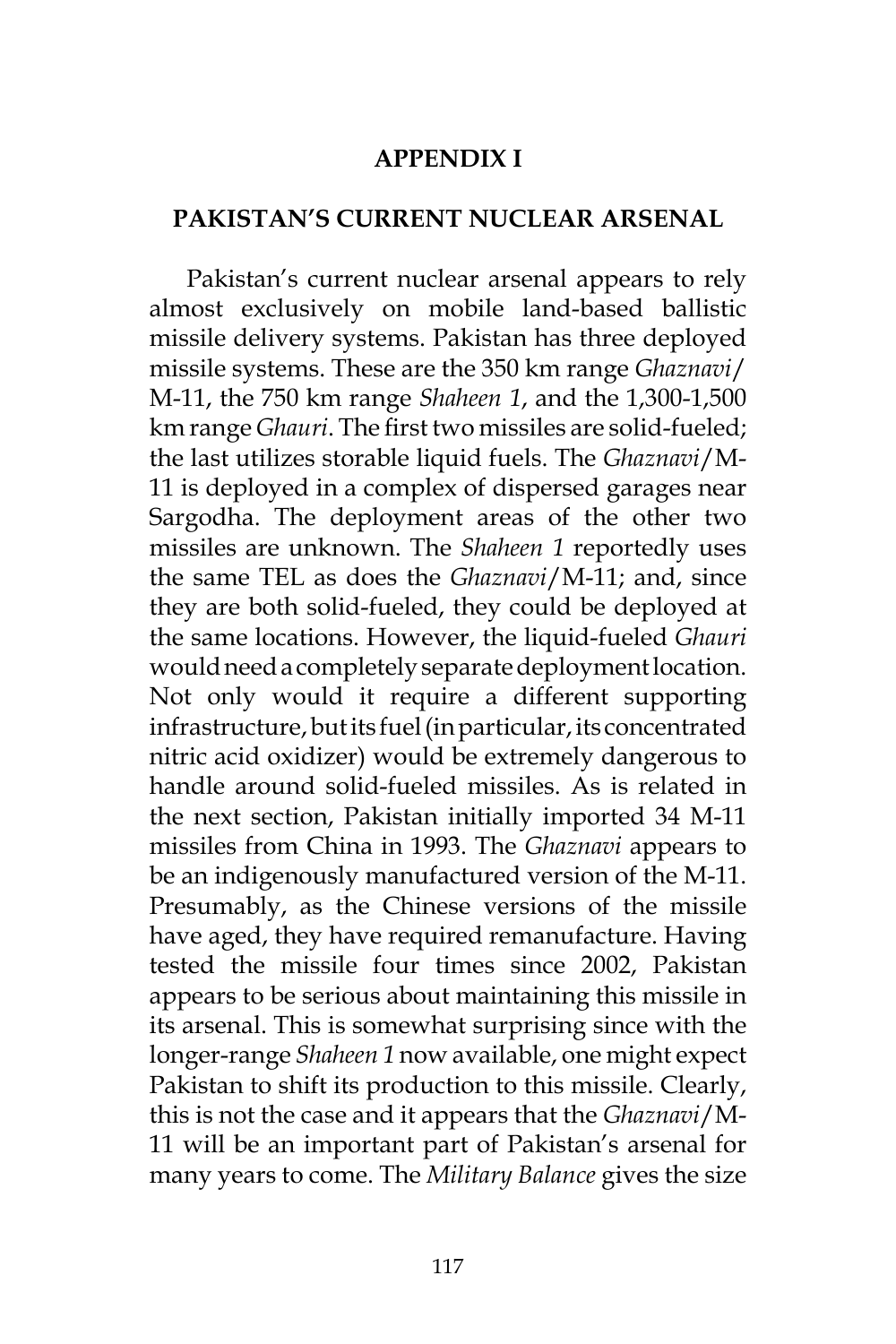of Pakistan's missile force as 50 *Ghaznavi*/M-11, 15-20 *Ghauri*, and 6 *Shaheen 1*. 23

Though it is likely that Pakistan relies mainly on its ballistic missile force for its nuclear weapons delivery capability, its force of 34 F-16s also could be used in this role. Before 2003 when the *Shaheen 1* and *Ghauri* were deployed, these aircraft would have been the only means to attack targets that are beyond the range of the *Ghazavi*/M-11. However, given the growing strength on India's air defenses and the importance of the F-16s in the conventional air balance, these longerrange ballistic missile have likely taken over the deep nuclear strike role. Currently, the main utility of these aircraft in a nuclear strike role would be to attack mobile tactical targets that would be difficult to target with ballistic missiles.

Pakistan produces both highly enriched uranium and plutonium for its weapons program. The highly enriched uranium is produced by the use of centrifuges. The first facility was at Kahuta and additional plants of various sorts are also at Sihala, Golra, and Wah. In the mid-1990s, Pakistan's total enrichment capacity was estimated to be around 5,000 separative work units (SWU) per year, which would produce about 25 kg of heavy enriched uranium (HEU) per year.<sup>24</sup> Since its 1998 nuclear tests, its total enrichment capacity appears to have expanded to around 10,000 SWU per year (50 kg of HEU per year). Also since 1998, Pakistan has had a 50 MWth plutonium production reactor in operation at Khushab. Its production rate will depend on the reactor's capacity factor, but is probably around 10 kg of plutonium per year.

The ISIS has produced a set of reasonable estimates for Pakistan's total fissile material production as of the end of 2003.<sup>25</sup> Pakistan's total HEU inventory was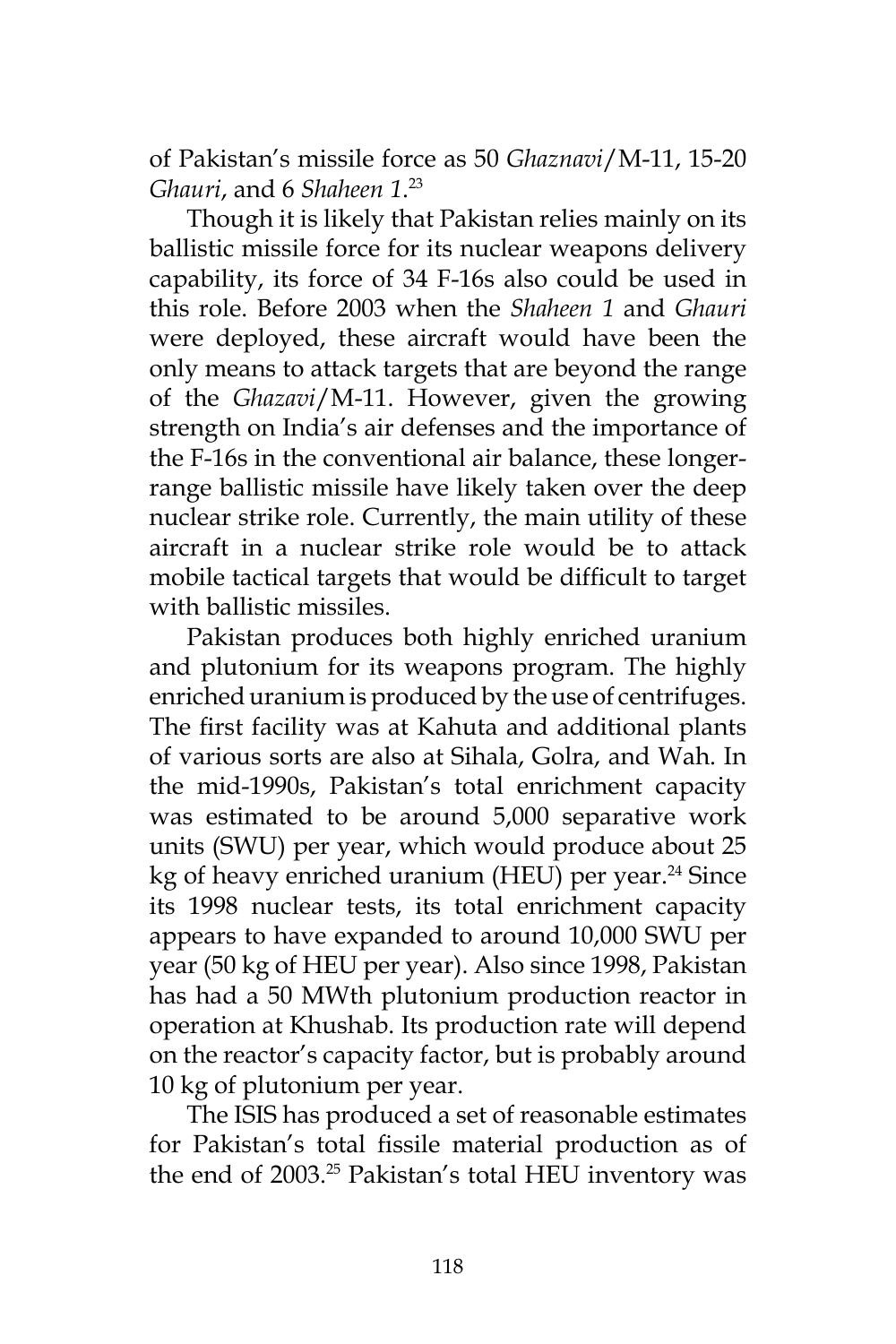estimated to be between 1,000 and 1,250 kg and its total plutonium inventory was estimated to be between 20 and 60 kg. Assuming 20 kg of HEU or 5 kg of plutonium is required for each weapon, there would be a possible nuclear inventory at the end of 2003 of about 50 to 70 weapons. Taking into account fissile material production in 2004 and 2005 would lead to an estimate of about 60 to 80 weapons. These estimates are similar to many other that have been made for Pakistan. Note that while estimates such as these have been useful for sizing Pakistan's nuclear arsenal in the past, at some point in the future, fissile material inventories will not be the limiting factor in producing a nuclear arsenal.

With regard to the weapons themselves, presumably Pakistan possesses two weapon types: The first, a weapon produced at the beginning of Pakistan's program, is designed to be delivered by an F-16; and the second, a smaller lighter weight weapon, is suitable for ballistic missile delivery.<sup>26</sup> As to the possible yield of these weapons, the 1998 nuclear tests provide the only insight available. These tests probably did not serve the purpose for which nuclear tests are usually conducted, namely to provide information about the characteristics of the nuclear devices being tested. Such information would have already been supplied to Pakistan from China. Rather, the purpose of the tests appears to have been political, to respond to India's tests and to declare Pakistan an overt nuclear weapons state. Therefore Pakistan's main purpose would have been to conduct tests as quickly as possible after India's, and it would have likely used weapons from its existing arsenal for this purpose. And since India claimed that it had tested four weapons simultaneously on May 11, Pakistan claimed that it tested five weapons on May 28. However, again, this seems to have been for political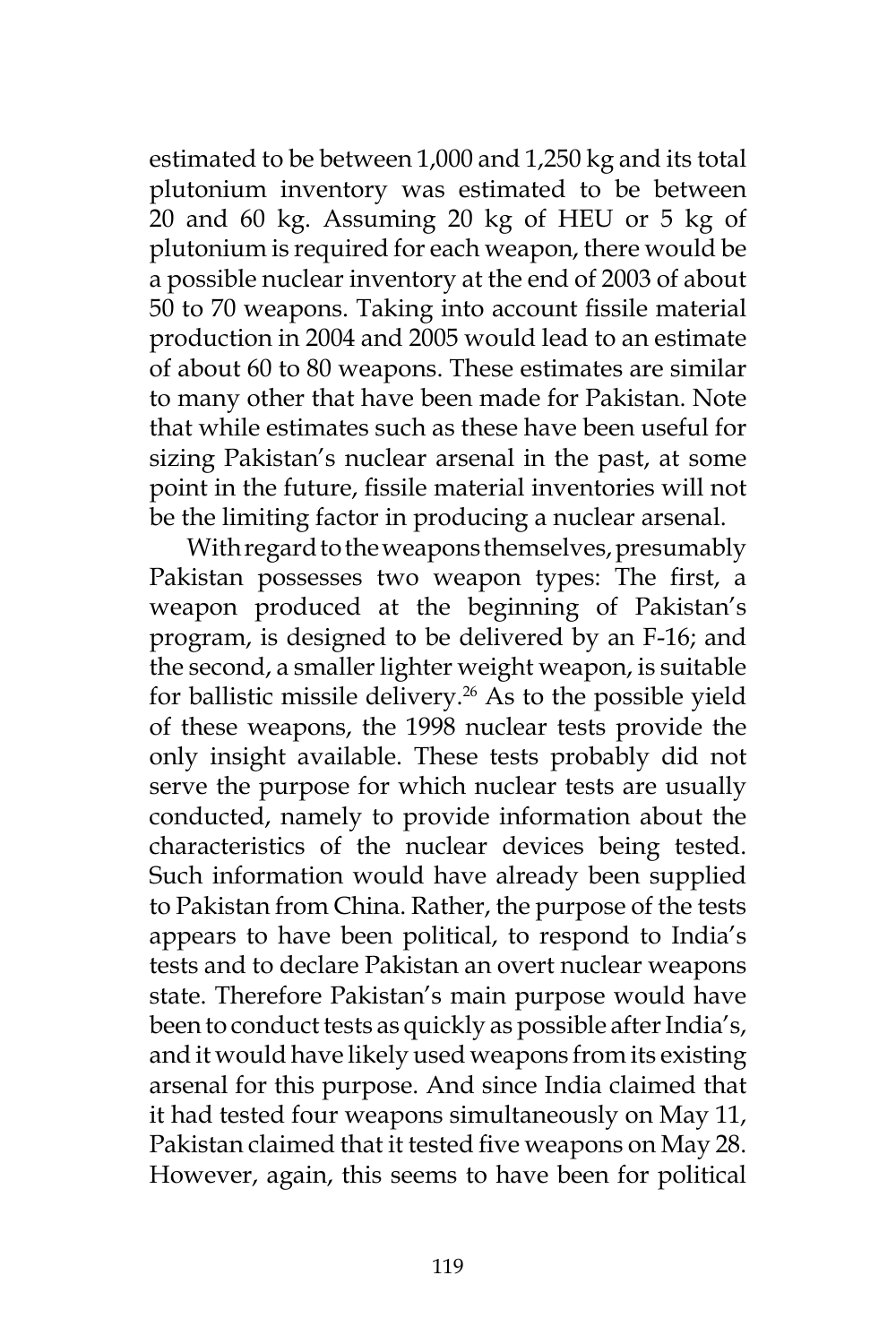effect. Based on the small overall magnitude of the seismic signal on this date, it is far more likely that only one weapon was tested. The seismic signal on May 28 had a body-wave magnitude of 4.9, which is equivalent to a yield of 6 to 13 kt. Pakistan also conducted a single nuclear test on May 30. Its seismic signal had a bodywave magnitude of 4.3, which is equivalent to a yield of 2 to 8 kt. Both weapons then appear to have been simple fission devices, the first with a yield of around 10 kt and the second 5 kt. The difference in yield between the two tests might represent the difference between the aircraft-delivered design and the missiledelivered one, or it could have been the same weapon using different fissile cores. Also, since the uncertainty bounds overlap, it is possible that it was the same weapon tested twice. At any rate, it seems that the yield of Pakistan's nuclear weapons is likely in the range of 5 to 10 kt and probably no more than 15 to 20 kt.

As to the readiness of the Pakistani nuclear force, President Musharraf has indicated that the weapons are kept in an unready state. He has stated, "Missiles and warheads are not permitted together. There is a geographical separation between them." $27$  At a minimum what this probably means is that the fissile cores are stored separately from the missiles and their warheads. Though some observers have contrasted this practice with the Superpower experience, actually the United States handled its weapons in the same way for the first decade or so of its weapons program. In the U.S. case, the fissile cores were kept separately from the high explosive parts of the warhead, not only for security reasons but for safety reasons as well. Indeed, given the technology of the era, the high explosive components could not be maintained at high levels of readiness for any great period of time.<sup>28</sup>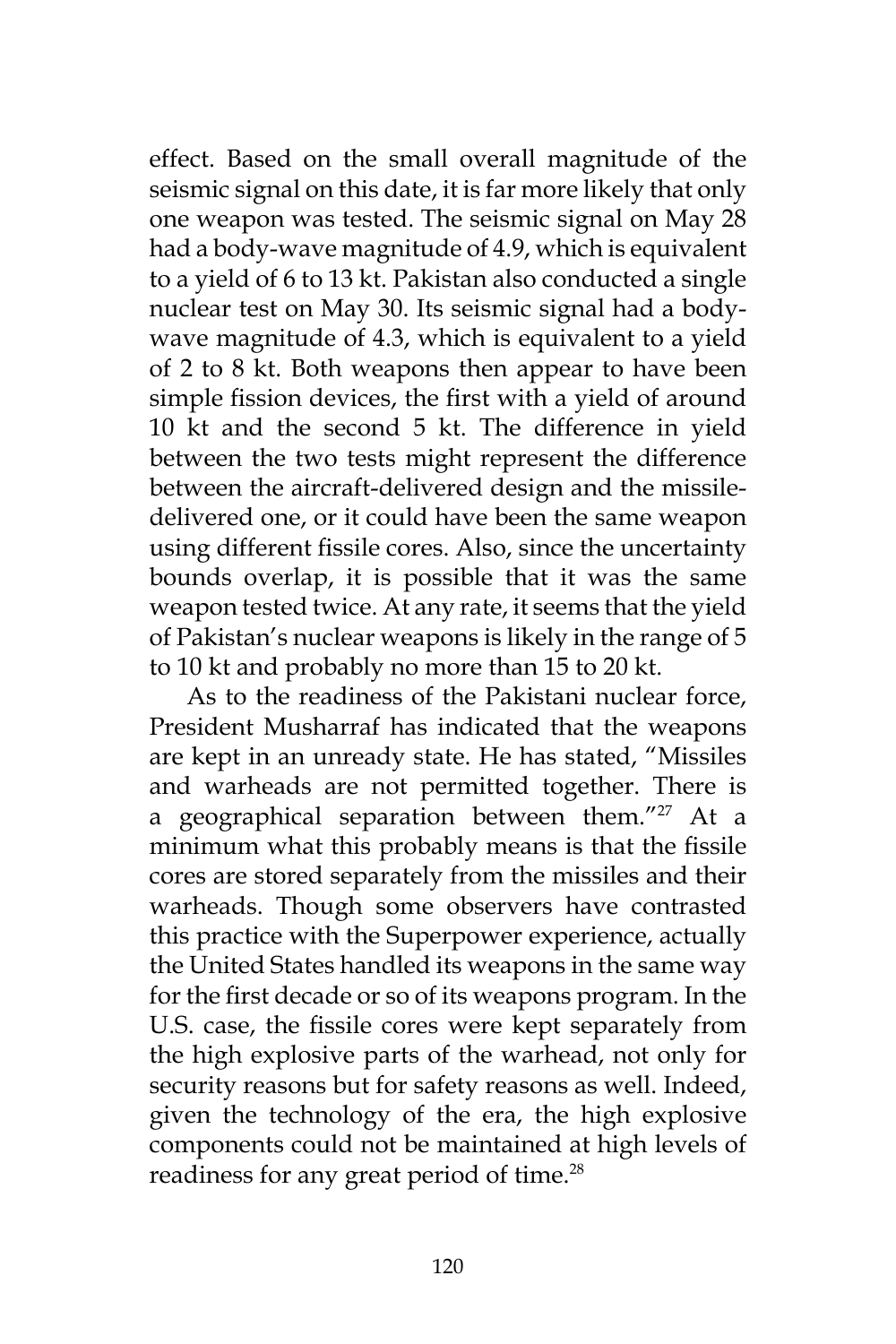Since 2000 Pakistan has had a formal command and control arrangement for its nuclear forces. This is the "National Command and Control Authority" jointly headed by President Musharraf and Pakistan's Prime Minister.

### **ENDNOTES - APPENDIX I**

1. *The Military Balance 2005-2006*, London: The International Institute of Strategic Studies, 2005.

2. Brian G. Chow, Richard H. Speier, and Gregory S. Jones, *The Proposed Fissile-Material Production Cutoff: Next Steps*, MR-586- 1-OSD, Santa Monica, CA: RAND, 1995, p. 46.

3. *ISIS Estimates of Unirradiated Fissile Material in De Facto Nuclear Weapons States, Produced in Nuclear Weapon Programs*, April 1, 2004, revised June 30, 2005, available at *www.isis-online. org/global\_stocks/end2003/de\_facto\_nws.pdf*.

4. The *Ghaznavi*/M-11, *Shaheen 1*, and the *Ghauri* all seem to have similar enough payloads so that a single weapon design would probably serve for any of the three missiles.

5. "Musharraf rules out accidental N-war with India," *Times of India*, January 10, 2003.

6. For weapons in the 1940s and 1950s, a major limitation was that of battery technology. See B. H. Van Domelen and R. D. Wehrle, Sandia National Laboratories, "A Review of Thermal Battery Technology," W. V. Hassenzahl, ed., *Electrocchemical, Electrical, and Magnetic Storage of Energy*, Stroudsburg, PA: Hutchinson Ross Publishing Company, 1981, p. 227.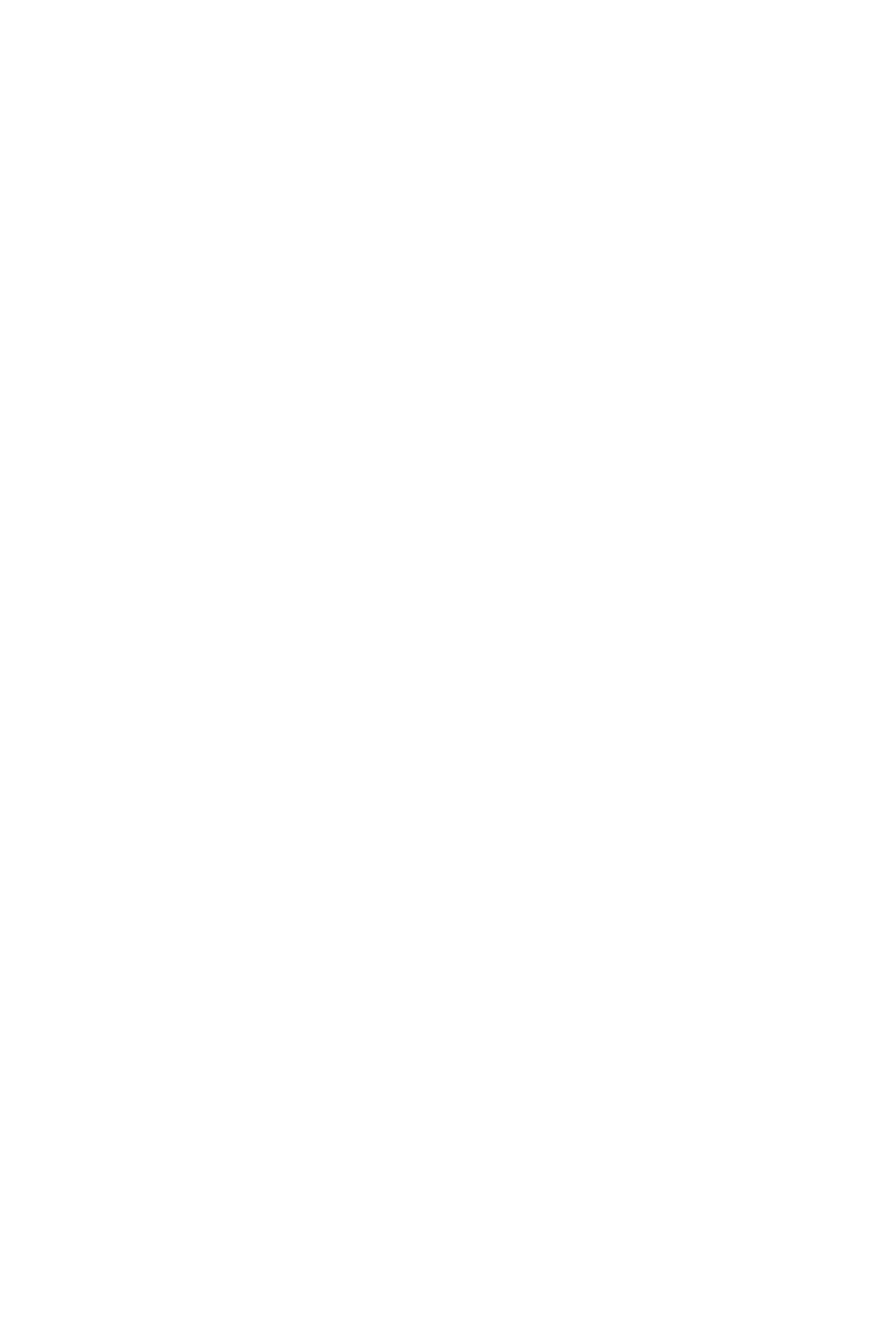### **APPENDIX II**

## **A SHORT HISTORY OF PAKISTAN'S NUCLEAR WEAPONS PROGRAM**

It is widely accepted that Pakistan's formal nuclear weapons program began in the aftermath of its defeat in the December 1971 Indo-Pakistan War. In January 1972, Prime Minister Zulfikar Ali Bhutto convened a meeting with Pakistan's top scientists in the city of Multan where he announced that Pakistan would develop nuclear weapons. Like all nuclear weapons efforts, the main barrier to the production of weapons was the need to procure the special nuclear material (plutonium or highly enriched uranium) required for any such weapon.

Initially, Pakistan concentrated its efforts on acquiring plutonium. In December 1972, Pakistan's first nuclear power reactor (Kanupp), which had been supplied by Canada, began sustained operation. It would produce tens of kilograms of plutonium per year. Utilizing this material would require diverting it from IAEA safeguards, but this apparently was not considered a problem. However, Pakistan needed a reprocessing plant to separate the plutonium from the spent reactor fuel. Pakistan began negotiations with France for the purchase of a large reprocessing plant, which would be located at Chashma. In October 1974, a deal was signed to build the plant. U.S. opposition to this facility would eventually lead France to cancel the deal. Pakistan managed to build a smaller reprocessing facility known as the New Labs, with the help of Belgian and French companies. New Labs facility was probably completed sometime in the early to mid 1980s. By that time, Pakistan had shifted its main effort to the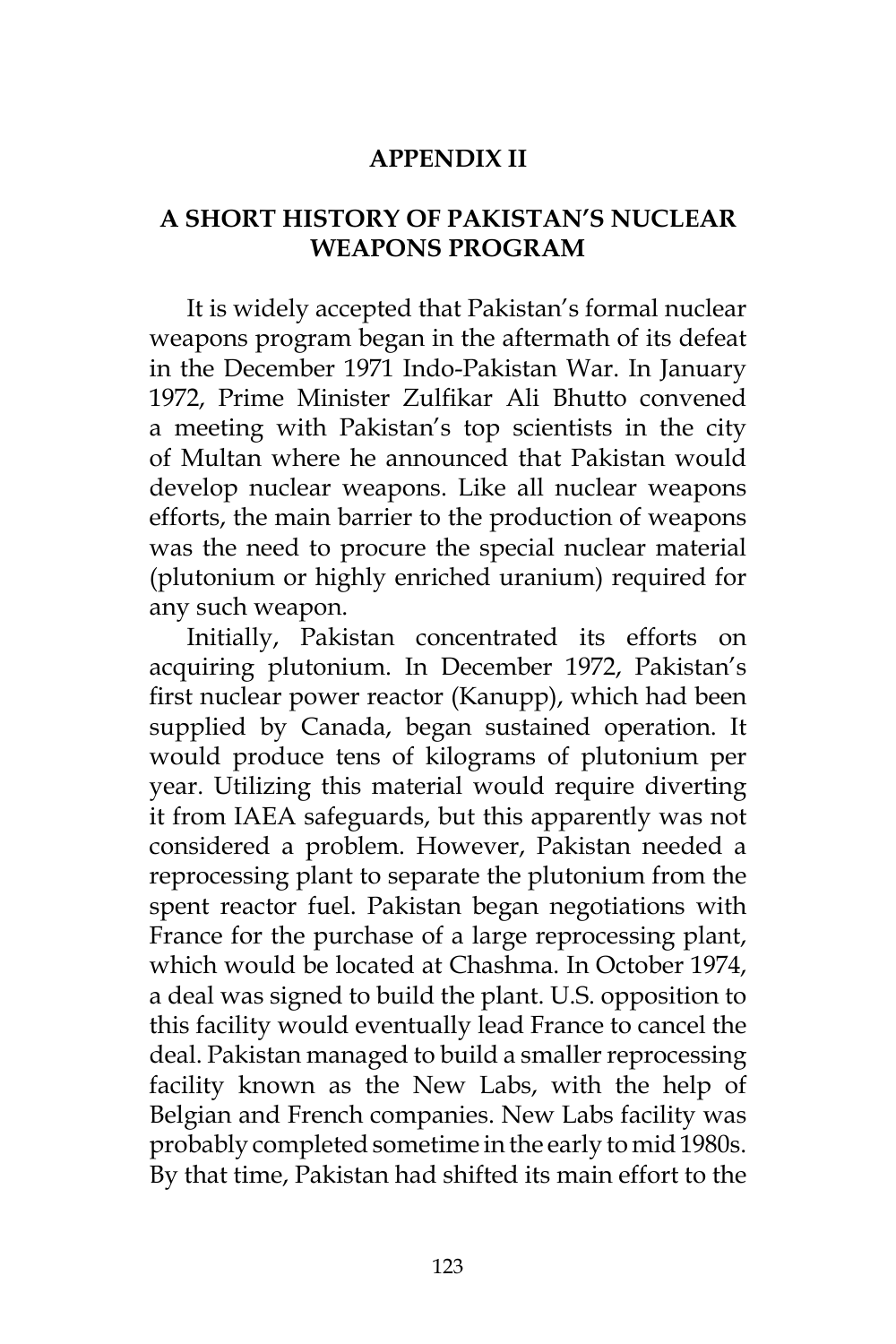production of highly enriched uranium and New Labs would not operate for many years, as Pakistan decided not to face the political controversy that would result from violating the IAEA safeguards at Kanupp, and there was no other source of spent fuel available.

As is now well-known, Pakistan acquired enrichment technology through the efforts of Dr. Abdul Qadeer Khan. He began work in 1972 at the Almelo facility in the Netherlands, which is part of the Urenco centrifuge enrichment project. Due to lax security, Khan was able to gain information about much of the centrifuge enrichment technology. When Khan returned to Pakistan for a visit in 1974, he was able to convince the Pakistani government to begin its own centrifuge enrichment project. In 1975 Khan returned to Pakistan permanently to head the centrifuge development effort. Key to this endeavor was Pakistan's ability to procure many centrifuge components from Urenco suppliers, as well as to purchase other facilities needed for the centrifuge effort. For example, in the late 1970s, Pakistan was able to buy an entire facility for the production of uranium hexafluoride (the chemical form required for the enrichment plant) from companies in West Germany. Construction of an enrichment facility at Kahuta began in 1978. By 1984 the plant was in operation producing low enriched uranium. By 1987 it was producing the highly enriched material needed for weapons production.

In the late 1970s, in response to Pakistan's nuclear weapons development efforts, the United States cut off aid to Pakistan. However, the Soviet invasion of Afghanistan at the end of 1979, led the United States to reverse course and strengthen ties with Pakistan. In 1981, the United States agreed to sell 40 F-16 fighters to Pakistan. The aircraft were delivered to Pakistan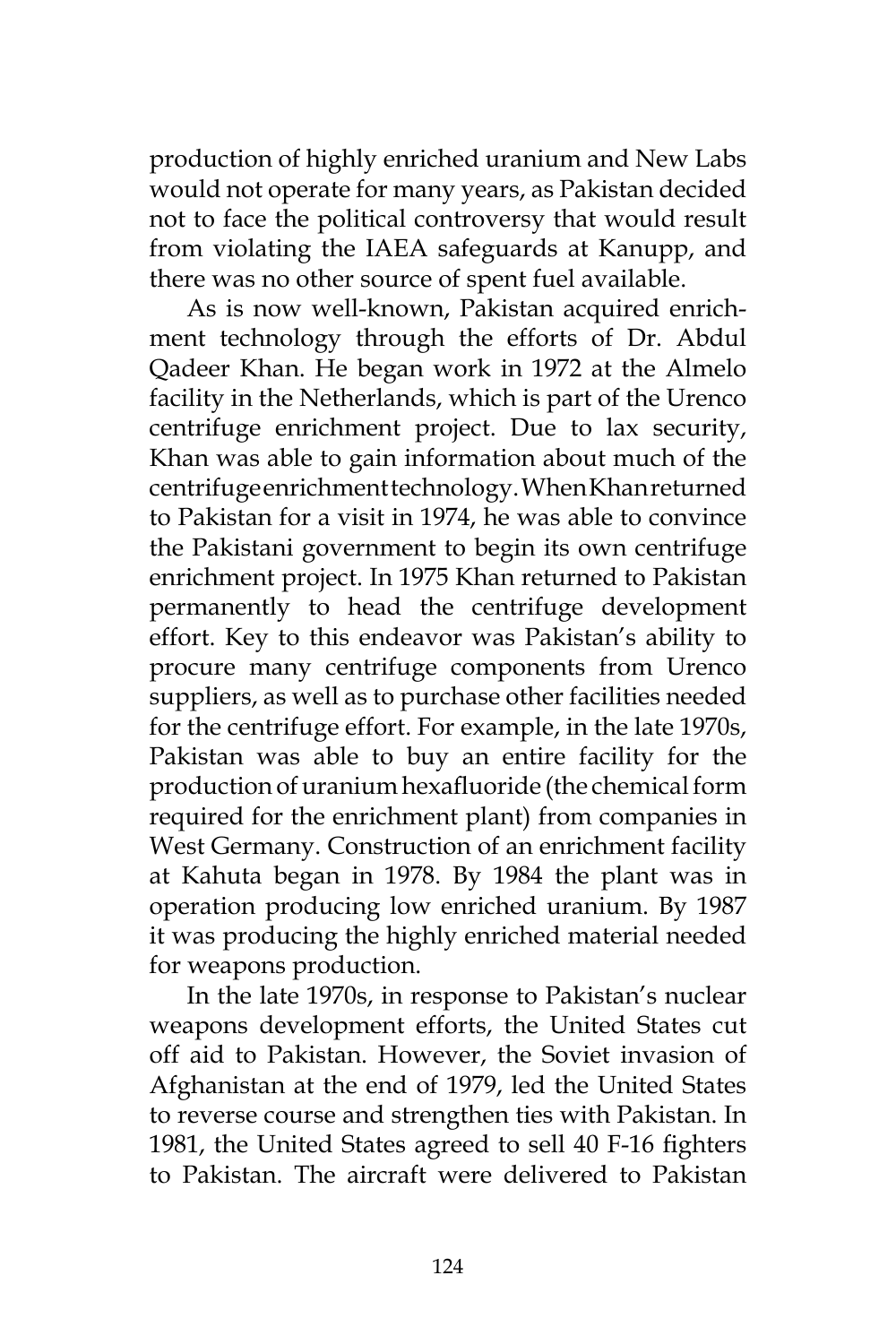between 1983 and 1987. Of these aircraft, 32 are thought to be still operational today.

In the mid-1980s, China supplied Pakistan with a nuclear weapon design suitable for tactical aircraft delivery. In addition it provided Pakistan with important components required to detonate a nuclear weapon.

A 1985 U.S. law known as the Pressler Amendment required the president to annually certify that Pakistan did not possess a nuclear device for U.S. aid to Pakistan to continue. With Pakistan's production of highly enriched uranium and its having both a viable nuclear weapon design and F-16s to deliver the weapons, providing the certification became increasingly difficult. But as long as the war in Afghanistan continued, the certification was provided. However, with the end of this war, there was no longer any need for such close ties with Pakistan. In October 1990, the president failed to provide the certification and aid to Pakistan was again cut off. This date should be considered the latest that Pakistan had become a de facto nuclear weapons state with an arsenal based on F-16 delivered highly enriched uranium weapons.

With the imposition of sanctions against Pakistan, it could not obtain spare parts for the F-16s or additional aircraft that had been ordered. This threatened to undermine the long-term viability of Pakistan's nuclear force. In 1993 China supplied Pakistan with 34 M-11 missiles. These utilize solid fuel and were reported to have a range of 300 km. The public reporting of this transfer was delayed until 1996. Even then it did not appear to be particularly significant since, with a range of only 300 km, the missiles could not be used to hit major Indian cities, if launched from Pakistan. However, more recent reporting assigns the missile a range of 350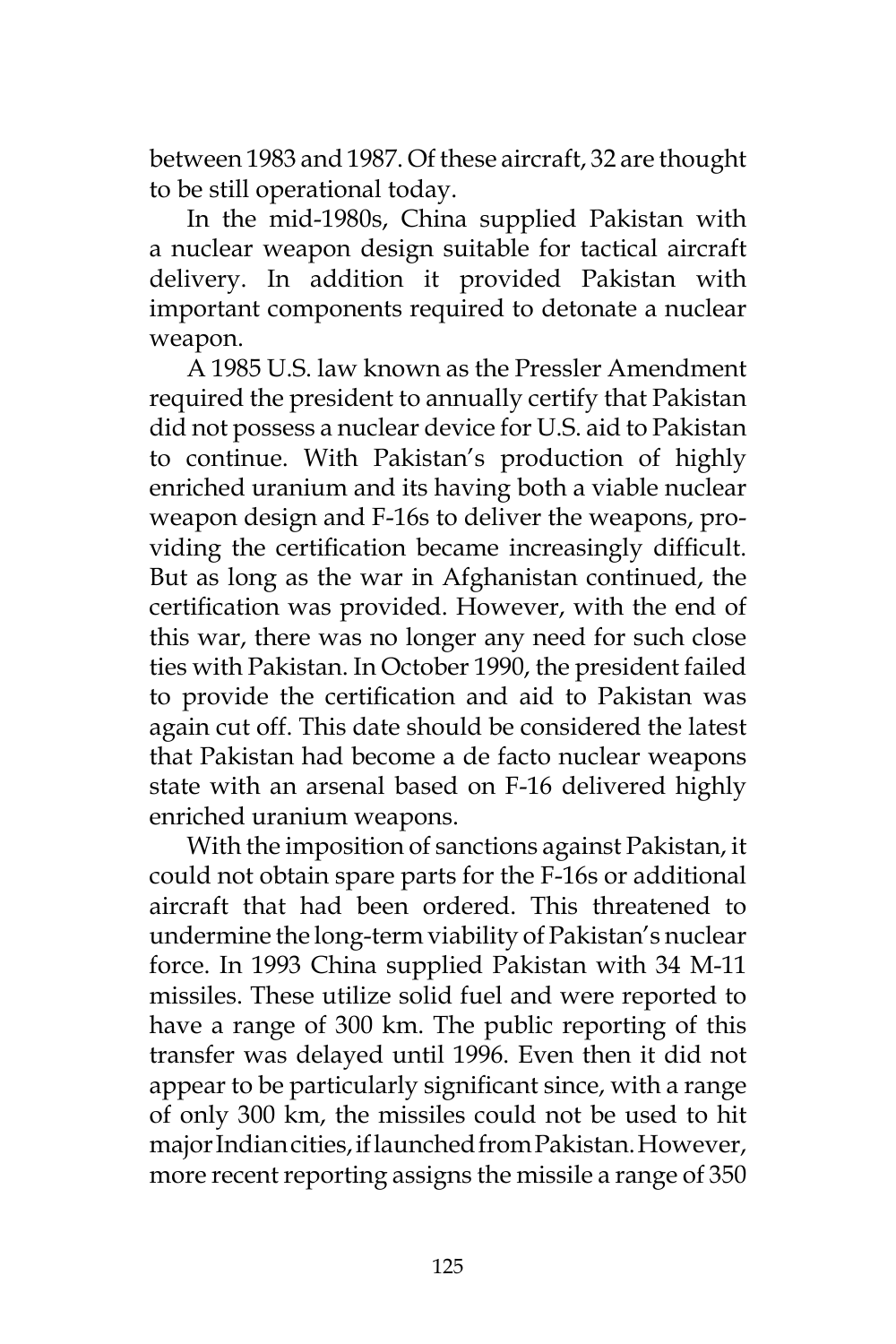km, which would allow the missile to reach New Delhi when launched from Pakistan.<sup>29</sup> Unclassified satellite photographs taken in early 2000 show a dispersed complex of 12 storage garages where these missiles and their TELs are deployed near Sargodha. Equipping these missiles with nuclear warheads would require the use of a warhead somewhat smaller and lighter than the one developed for F-16 delivery, but there is no reason to suppose that China would not have supplied Pakistan with such a warhead design.

In April 1998, Pakistan tested the *Ghauri* missile. It appears to be an unmodified imported North Korean *No Dong* missile. The *No Dong* is reported to have a range of 1,300 km, though the *Ghauri* is usually reported to have a range of 1,500 km. The importation of this missile appears to represent bureaucratic rivalry between A. Q. Khan's research organization (which was responsible for the importation of the *Ghauri*) and Pakistan's National Development Complex (which is developing Pakistan's solid-fueled missiles). This missile has been tested five additional times: April 1999, May 2002, May 2004, June 2004, and October 2004. The missile was officially handed over to the Pakistani military in January 2003.

Also in April 1998, Pakistan started sustained operation of its 50 MWth heavy-water plutonium production reactor at Khushab. The Chinese reportedly provide assistance in the construction of this reactor. In early 2000, unclassified satellite photos of this site showed what appears to be a heavy water production plant only a few miles south of the reactor.

On May 28 and May 30, 1998, Pakistan conducted nuclear tests in response to the ones conducted by India earlier in the month. These tests marked the transition from Pakistan as a de facto nuclear weapons state to that of an openly declared nuclear weapons state.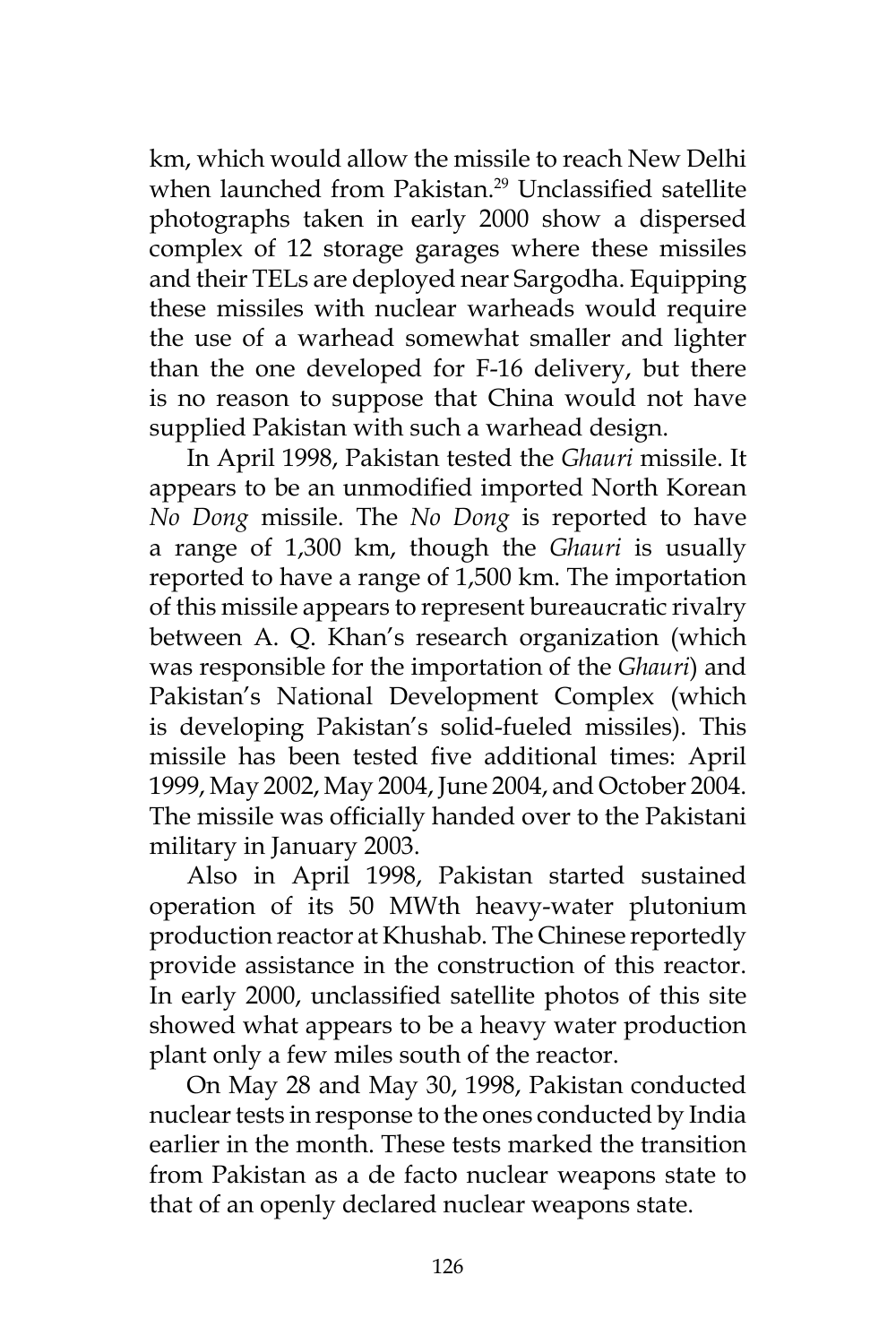In April 1999, Pakistan tested the *Shaheen 1* ballistic missile. It utilizes solid fuel and has a range of 750 km. The missile was tested twice in October 2002, twice more in October 2003, and again in December 2004. The missile was officially handed over to the Pakistani military in March 2003.

In February 2000, Pakistan established a National Command Authority. Though little is known about it publicly, it is believed to be responsible for nuclear doctrine, as well as nuclear research and development, wartime command and control, and advice to President Musharraf about the development and employment of nuclear weapons.

Twice in 2002, Pakistan tested the *Ghaznavi*. It is believed to be a domestically produced copy of the Chinese M-11 ballistic missile. The missile was also tested in October 2003 and November 2004. The missile was formally inducted into service with the Pakistani military in February 2004.

In March 2004, Pakistan tested the *Shaheen 2* ballistic missile. This is Pakistan's first two-stage missile, with both stages using solid fuel. It has a range of about 2,000 km, which will allow it to hit almost any target in India. The missile was tested again in March 2005 and April 2006, but it has yet to be inducted into the military.

In August 2005, Pakistan tested the *Babur* cruise missile with a range of 500 km. It was tested again in March 2006 and may be deployed by the end of the decade.

In December 2005, the United States supplied Pakistan with two F-16s.<sup>30</sup>